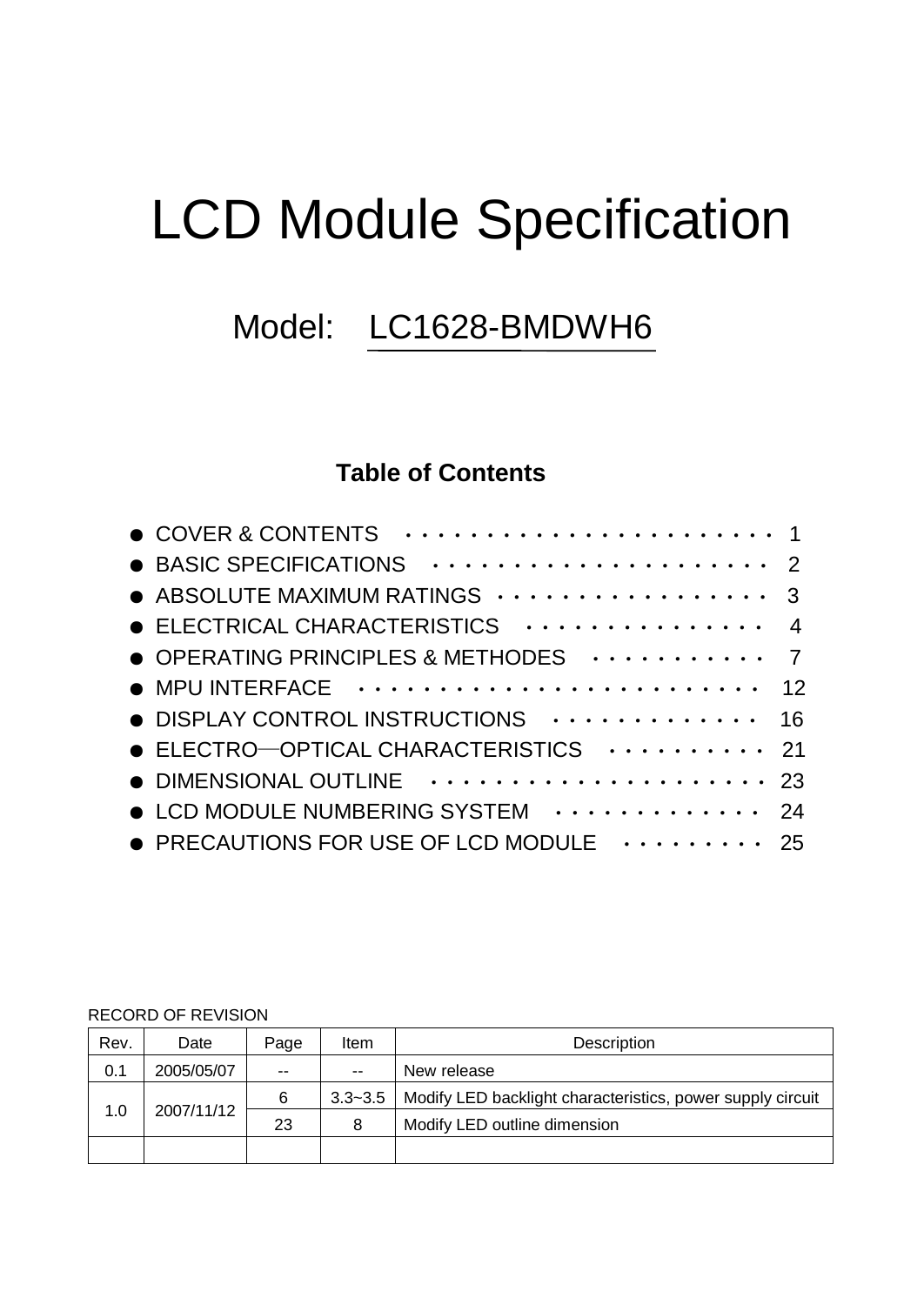#### *1. BASIC SPECIFICATIONS*

#### 1.1 Features

|                              | Display Format : 16 Characters X 2 Line                           |    |
|------------------------------|-------------------------------------------------------------------|----|
| LCD Mode                     | $:$ STN-Blue-Negative-Transmissive                                |    |
|                              | Driving Method : 1/16 Duty, 1/4 Bias                              |    |
| Viewing Direction : 6:00     |                                                                   |    |
| Backlight                    | : LED, white color                                                |    |
|                              | Outline Dimension : 80.0(W) X 36.0(H) X 12.5(T)                   | mm |
|                              | Viewing Area : $64.5(W)$ X 16.0(H)                                | mm |
| Character Size : 2.96 X 5.56 |                                                                   | mm |
| Dot Size                     | $: 0.56 \times 0.66$                                              | mm |
| Weight                       | $\therefore$ 32                                                   | g  |
| Controller                   | : S6A0069 (KS066U) or equivalent                                  |    |
| Power supply                 | $\therefore$ 3.0 to 5.0V for logic, 3.0 to 5.0V for LED backlight |    |

#### 1.2 Block Diagram

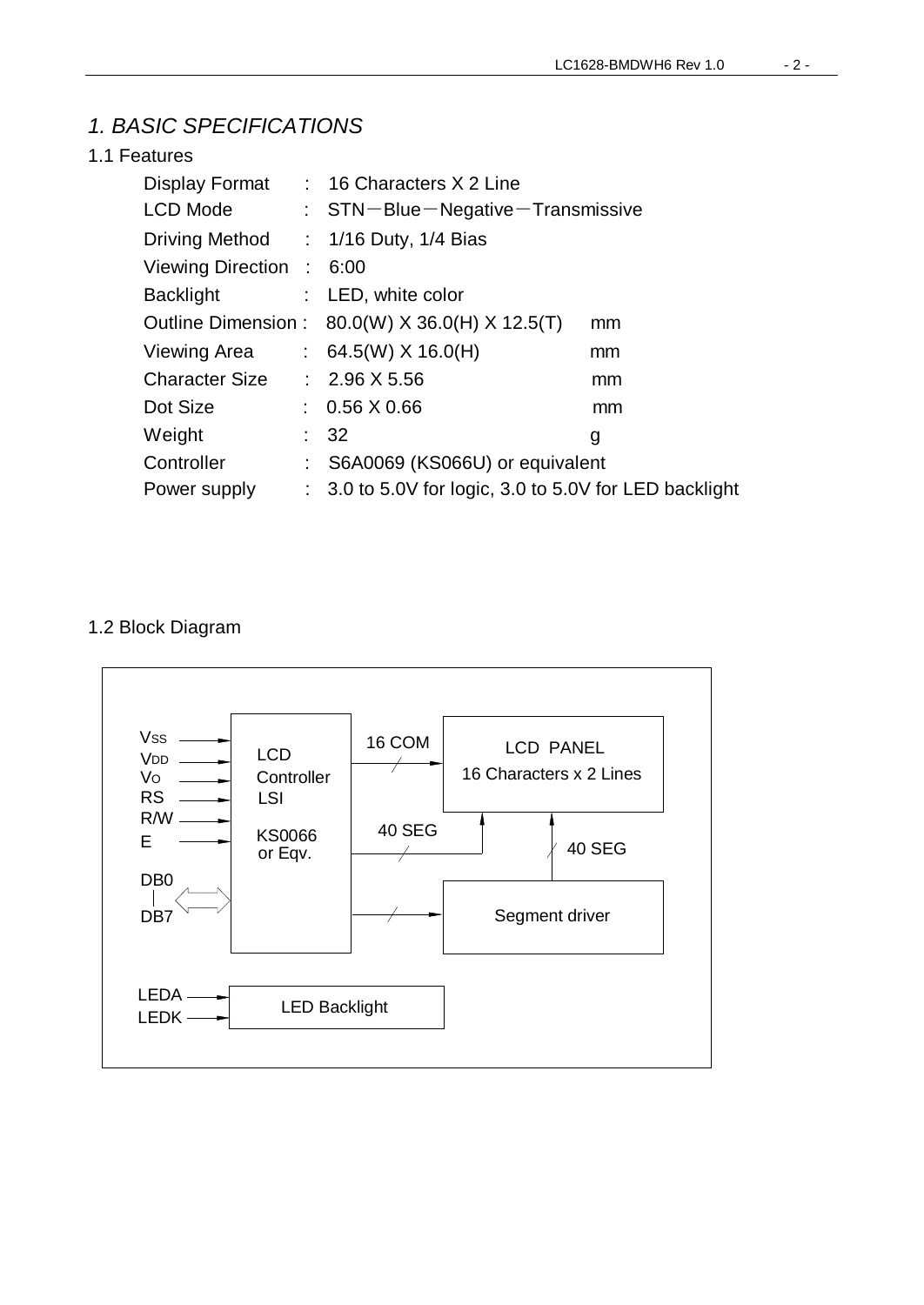|  | 1.3 Terminal Functions |
|--|------------------------|
|  |                        |

| Pin No.                 | Symbol          | Level                | Function                                                  |
|-------------------------|-----------------|----------------------|-----------------------------------------------------------|
| 1                       | <b>VSS</b>      | 0V                   | Ground                                                    |
| $\overline{2}$          | <b>VDD</b>      | $+3$ to $5V$         | Power supply for logic (refer to section 3.4)             |
| 3                       | VO              |                      | Operating voltage for LCD (contrast adjusting)            |
| $\overline{\mathbf{4}}$ | <b>RS</b>       | H/L                  | Data or instruction selection                             |
|                         |                 |                      | H: Display data<br>L: Instruction code                    |
| 5                       | R/W             | H/L                  | Read or write selection                                   |
|                         |                 |                      | H: Read operation L: Write operation                      |
|                         |                 |                      | Enable signal                                             |
|                         | E               |                      | In read mode (R/W="H"), data appears at DB0 to DB7        |
| 6                       |                 | $H, H \rightarrow L$ | while E is "H".                                           |
|                         |                 |                      | In write mode (R/W="L"), data of DB0 to DB7 is latched    |
|                         |                 |                      | at the falling edge of E                                  |
| $\overline{7}$          | DB <sub>0</sub> | H/L                  |                                                           |
| 8                       | DB1             | H/L                  | In 8-bit mode, used as low order bi-directional data bus. |
| 9                       | DB <sub>2</sub> | H/L                  | In 4-bit mode, open these terminals.                      |
| 10                      | DB <sub>3</sub> | H/L                  |                                                           |
| 11                      | DB4             | H/L                  | In 8-bit mode, used as high order bi-directional          |
| 12                      | DB <sub>5</sub> | H/L                  | data bus.                                                 |
| 13                      | DB <sub>6</sub> | H/L                  | In 4-bit mode, used as both high and low order            |
| 14                      | DB7             | H/L                  | data bus.                                                 |
| 15                      | <b>LEDA</b>     | $+5V$                | Power supply for LED backlight                            |
| 16                      | <b>LEDK</b>     | 0V                   | Refer to section 3.3, 3.5                                 |

#### *2. ABSOLUTE MAXIMUM RATINGS*

| Item                  | Symbol         | Min.   | Max.      | Unit |
|-----------------------|----------------|--------|-----------|------|
| Supply Voltage(Logic) | <b>VDD-VSS</b> | $-0.3$ | 7.0       |      |
| Supply Voltage(LCD)   | VDD-VO         | $-0.3$ | 13.0      |      |
| Input Voltage         | V١             | $-0.3$ | $VDD+0.3$ |      |
| Operating Temp.       | Topr           | $-20$  | 70        | n°   |
| Storage Temp.         | Tstg           | $-30$  | 80        | °C   |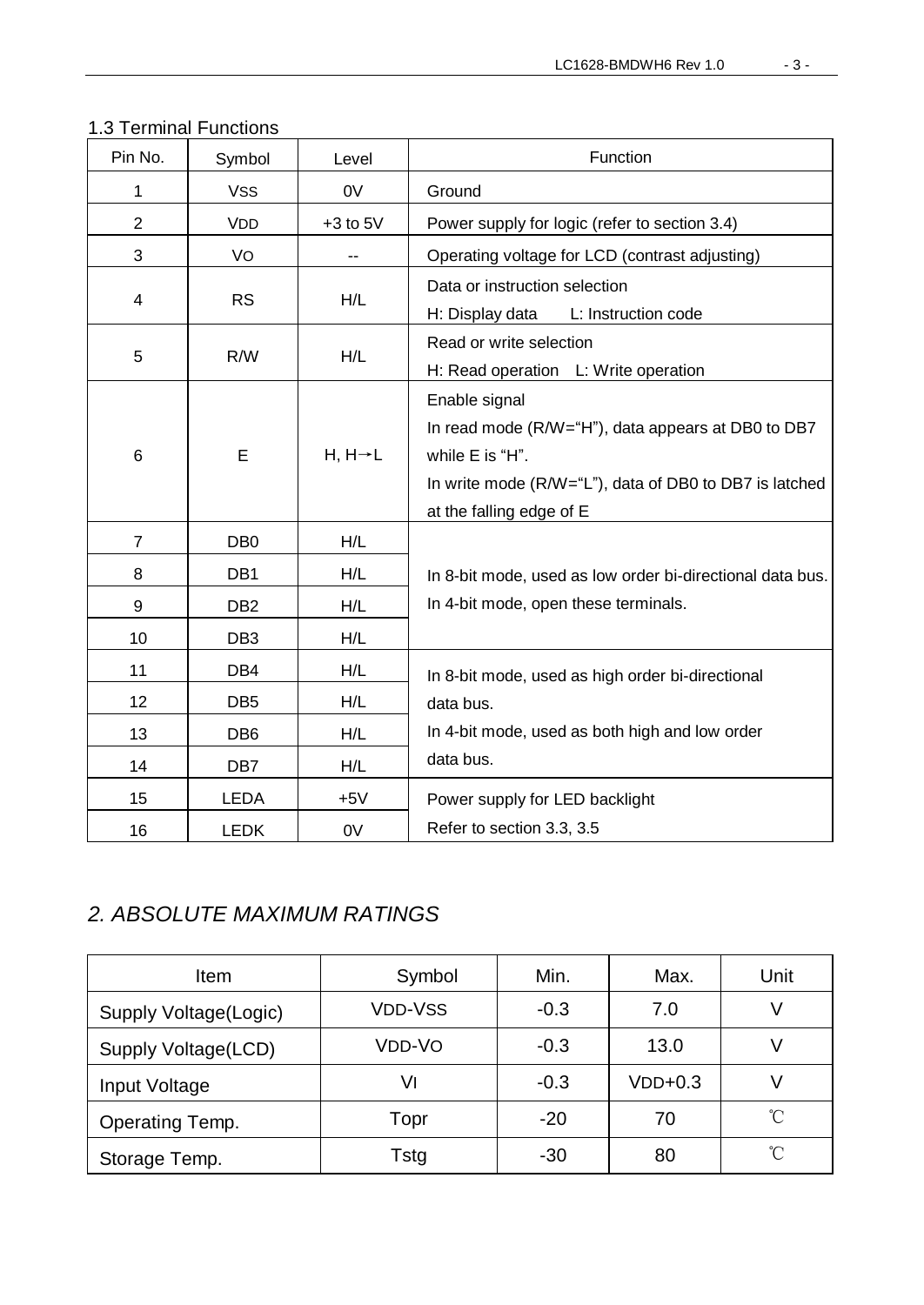#### *3. ELECTRICAL CHARACTERISTICS*

3.1 DC Characteristics (VDD=5.0V±10%, Ta=25℃)

| Item                                 | Symbol     | Condition      | Min.           | Typ. | Max.       | Unit   |
|--------------------------------------|------------|----------------|----------------|------|------------|--------|
| <b>Supply Voltage</b><br>(Logic)     | <b>VDD</b> |                | 4.5            | 5.0  | 5.5        | $\vee$ |
| <b>Supply Voltage</b><br>(LCD Drive) | VDD-VO     |                | --             | 4.5  |            | V      |
| Input High Voltage                   | <b>VIH</b> |                | 2.2            | --   | <b>VDD</b> | V      |
| Input Low Voltage                    | VIL        |                | $-0.3$         |      | 0.6        | V      |
| <b>Output High Voltage</b>           | <b>VOH</b> | $IOH = -0.2mA$ | 2.4            |      | <b>VDD</b> | $\vee$ |
| <b>Output Low Voltage</b>            | <b>VOL</b> | $IOL=1.2mA$    | $\overline{0}$ | --   | 0.4        | V      |
| <b>Supply Current</b><br>(Logic)     | <b>IDD</b> | $VDD=5.0V$     |                | 1.5  | 3.0        | mA     |

#### 3.2 Interface Timing Chart (VDD=5.0V±10%, Ta=25℃)

| Mode              | Characteristic            | Symbol                            | Min.            | Typ. | Max. | Unit |  |
|-------------------|---------------------------|-----------------------------------|-----------------|------|------|------|--|
|                   | E Cycle Time              | tc                                | 500             |      | --   |      |  |
|                   | E Rise/Fall Time          | $t_{\mathsf{R},\,}t_{\mathsf{F}}$ |                 |      | 20   |      |  |
| <b>Write Mode</b> | E Pulse Width (High, Low) | tw                                | 230             |      | --   |      |  |
| (Refer to MPU)    | R/W and RS Setup Time     | tsu <sub>1</sub>                  | 40              |      |      |      |  |
| Write Timing)     | R/W and RS Hold Time      | t <sub>H1</sub>                   | 10              |      | --   | ns   |  |
|                   | Data Setup Time           | $t$ su <sub>2</sub>               | 80              |      |      |      |  |
|                   | Data Hold Time            | $t_{H2}$                          | 10 <sup>°</sup> |      | --   |      |  |
|                   | E Cycle Time              | tc                                | 500             |      | --   |      |  |
|                   | E Rise/Fall Time          | $t_{R, t_{F}}$                    |                 |      | 20   |      |  |
| <b>Read Mode</b>  | E Pulse Width (High, Low) | tw                                | 230             |      |      |      |  |
| (Refer to MPU     | R/W and RS Setup Time     | tsu                               | 40              |      |      |      |  |
| Read Timing)      | R/W and RS Hold Time      | tн                                | 10              |      |      | ns   |  |
|                   | Data Output Delay Time    | to                                |                 |      | 120  |      |  |
|                   | Data Hold Time            | t <sub>DH</sub>                   | 5               |      | --   |      |  |

Note: Each of the values when VDD=3.0V is about 200% of that when VDD=5.0V.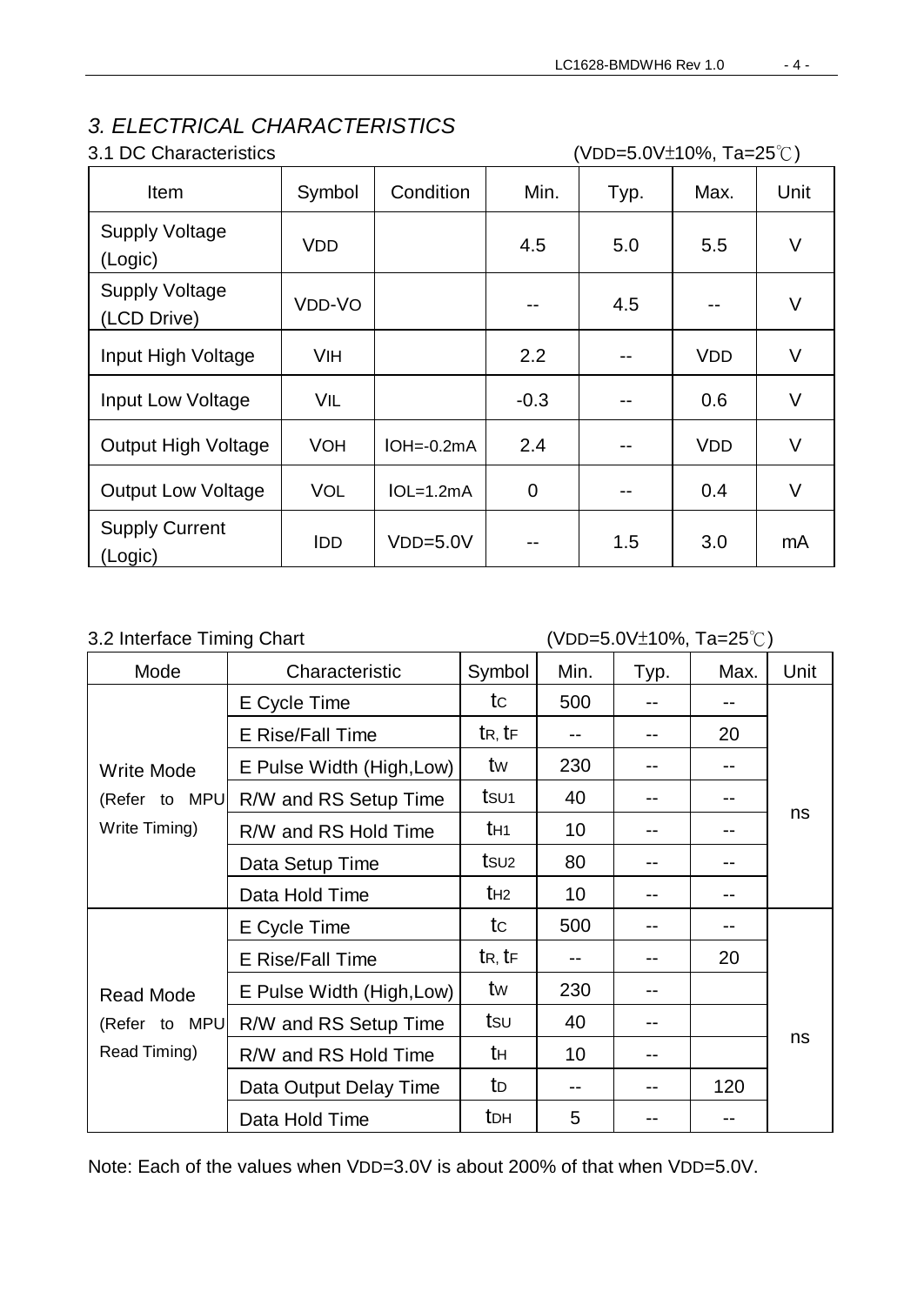





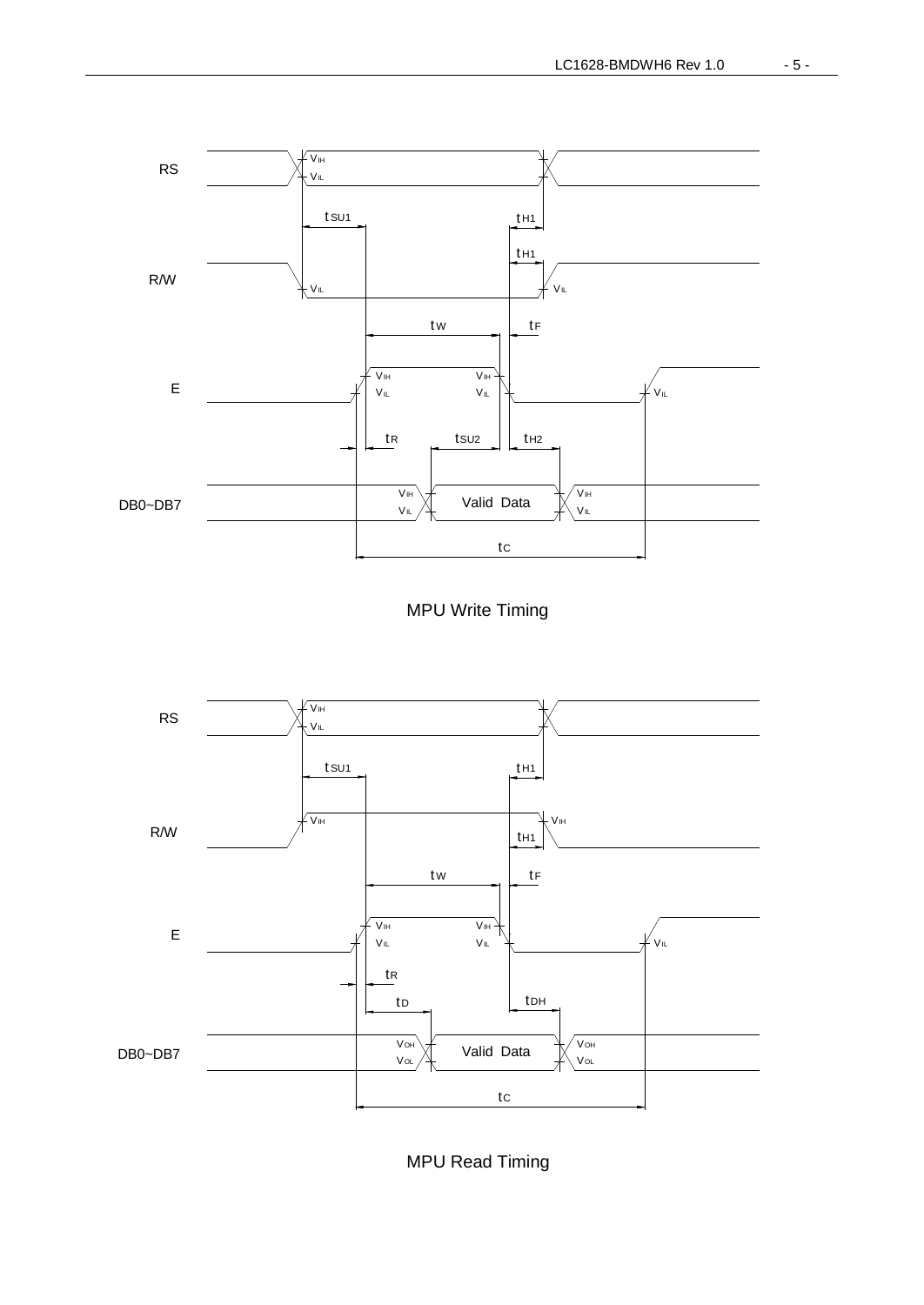| Item                   | Symbol | Condition | Min.                     | Тур. | Max.  | Unit |
|------------------------|--------|-----------|--------------------------|------|-------|------|
| <b>Forward Voltage</b> | Vf     |           | 2.9                      | 3.0  | 3.2   |      |
| <b>Forward Current</b> | lf     | $Vf=3.0V$ | $\overline{\phantom{m}}$ | 20   | $- -$ | mA   |
| Color                  | White  |           |                          |      |       |      |

#### 3.3 LED Backlight Characteristics (Ta=25℃)

#### 3.4 Power Supply for Logic and LCD Driving



\* VO is for LCD contrast adjusting, VDD-VO is around 4.5V

#### 3.5 Power Supply for LED Backlight



#### \* RL (internal) and RE (external) are the current limiting resistors for LED backlight

1) VLED=5.0V: J1 open, supply 5.0V to LEDA (Pin 15) and LEDK (Pin 16) **<Default>**

- 2) VLED=3.3V: J1 close, RE=(3.3V-3.0V)/20mA=15Ω or larger, supply 3.0V to LEDA (Pin 15) and LEDK (Pin 16)
- 3) VLED is other voltage: J1 close, RE=(VLED-3.0V)/20mA or larger, supply 3.0V to LEDA (Pin 15) and LEDK (Pin 16)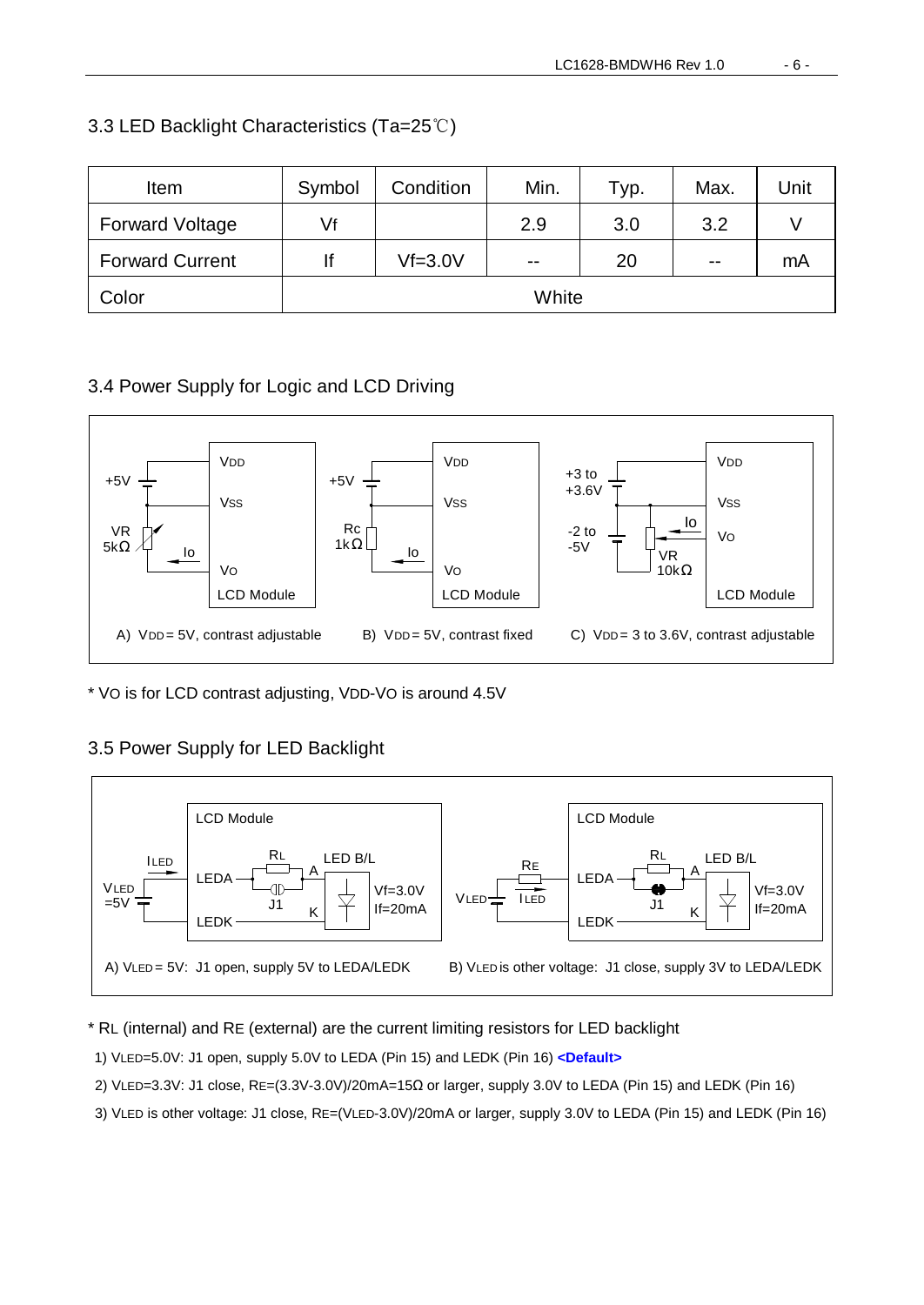#### *4. OPERATING PRINCIPLES & METHODES*

#### 4.1 Register

The LCD Controller has two 8-bit registers, the Instruction register (IR) and the data register (DR).

The IR is a write only register to store instruction codes like Display Clear or Cursor Shift as well as addresses for the Display Data RAM (DD RAM) or the Character Generator RAM (CG RAM).

The DR is a read/write register used for temporarily storing data to be read/written to/from the DD RAM or CG RAM. Data written into the DR is automatically written into DD RAM or CG RAM by an internal operation of the display controller.

The DR is also used to store data when reading out data from DD RAM or CG RAM.

When address information is written into IR, data is read out from DD RAM or CG RAM to DR by an internal operation. Data transfer is then completed by reading the DR.

After performing a read from the DR, data in the DD RAM or CG RAM at the next address is sent to the DR for the next read cycle. The register select (RS) signal determines which of these two registers is selected.

| <b>RS</b> | R/W | <b>Function</b>                                                 |
|-----------|-----|-----------------------------------------------------------------|
|           | 0   | Instruction Write operation (MPU writes instruction code to IR) |
| 0         |     | Read Busy flag (DB7) and Address Counter (DB0 ~ DB6)            |
|           | 0   | Data Write operation (MPU writes data to DR)                    |
| 1         |     | Data Read operation (MPU reads data from DR)                    |

#### Table 4.1 Selection of Registers

#### 4.2 Busy Flag (BF)

When the busy flag is high or "1" the module is performing an internal operation and the next instruction will not be accepted. The busy flag outputs to DB7 when  $RS = 0$  and a read operation is performed. The next instruction must not be written until ensuring that the busy flag is low or "0".

#### 4.3 Address Counter (AC)

The address counter (AC) assigns addresses to the DD RAM and the CG RAM. When the address of an instruction is written into the IR, the address information is sent from the IR to the AC. The selection of either DD RAM or CG RAM is also determined concurrently by the same instruction. After writing into or reading from the DD RAM or CG RAM the address counter (AC) is automatically increased by 1 or decreased by 1 (determined by the I/D bit in the "Entry Mode Set" command). AC contents are output to  $DB0 \sim DB6$  when  $RS = 0$  and a read operation is performed.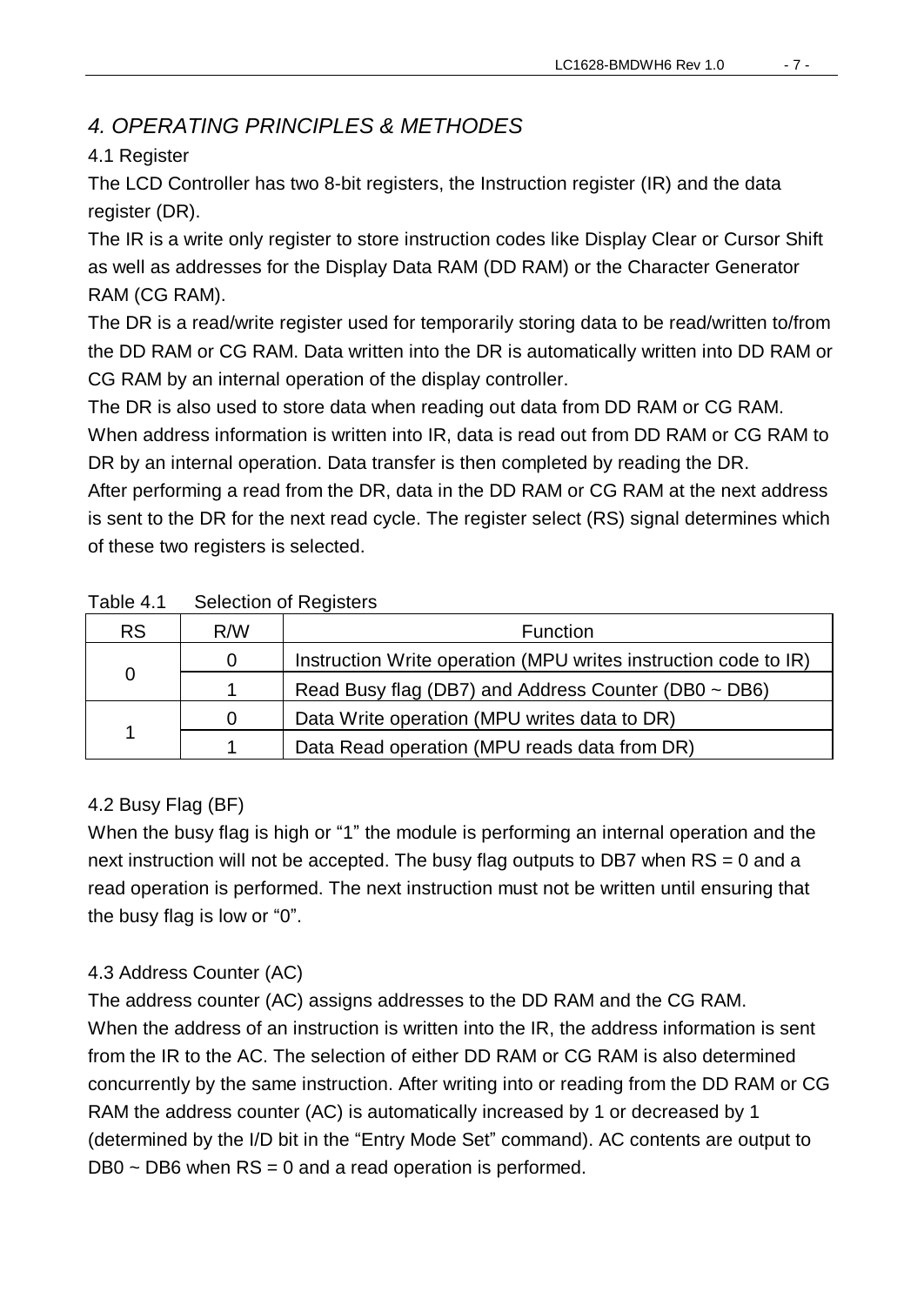#### 4.4 Display Data RAM (DD RAM)

The Display Data RAM (DD RAM) stores the display data represented in 8-bit character codes. Its capacity is 80 x 8 bits or 80 characters. The Display Data RAM that is not used for the display can be used as a general data RAM.

The DD RAM address (ADD) is set in the Address Counter (AC) and is represented in hexadecimal. The address counter can be written by using the "Set DD RAM Address" instruction and can be read by using the "Read Busy Flag and Address" instruction. In each case, data bits DB0-DB6 represent the DD RAM address. In the read operation, bit DB7 represents the "Busy Flag".

| <b>MSB</b> |  |  |  |                                              |
|------------|--|--|--|----------------------------------------------|
|            |  |  |  | BF   AC6   AC5   AC4   AC3   AC2   AC1   AC0 |

Relations between DD RAM addresses and positions on the liquid crystal display are shown below.

|           |        |     | $\mathcal{P}$ | 3   | $---$ | 14  | 15  | 16  | Display<br>$\leftarrow$ Position |
|-----------|--------|-----|---------------|-----|-------|-----|-----|-----|----------------------------------|
| DD<br>RAM | Line 1 | 00H | 01H           | 02H | $---$ | 0DH | 0EH | 0FH |                                  |
| Addr.     | Line 2 | 40H | 41H           | 42H | $---$ | 4DH | 4EH | 4FH |                                  |

When display shift operation is performed, the DD RAM address moves as follows: For left shift: Display

|                                                                                                                                       |  | $--$            | 14 | 15                | $-1$ $-1$<br>16 $\leftarrow$ Position |
|---------------------------------------------------------------------------------------------------------------------------------------|--|-----------------|----|-------------------|---------------------------------------|
| DD Line 1 01H 02H 03H                                                                                                                 |  | $\sim$ - $\sim$ |    | $OEH$   OFH   10H |                                       |
| $\left  \begin{array}{c} 1.6 \text{ m} \\ 1.6 \text{ m} \end{array} \right $ Line 2 41H $\left  42H \right $ 43H $\left  43H \right $ |  | $---$           |    | $4EH$ $4FH$ $50H$ |                                       |

For right shift:<br> $\begin{array}{ccccccc}\n1 & 2 & 3 & \dots & 14 & 15 & 16 & \leftarrow \text{ Position}\n\end{array}$ 

|  | ו וטאונט ו |  |
|--|------------|--|
|  |            |  |
|  |            |  |

|           |                      |                      |     |     | $---$ | 14  | 15              | 16  | $\leftarrow$ Position |
|-----------|----------------------|----------------------|-----|-----|-------|-----|-----------------|-----|-----------------------|
| DD<br>RAM |                      | Line 1   27H $\vert$ | 00H | 01H | ---   | 0CH | 0 <sub>DH</sub> | 0EH |                       |
| Addr.     | $\vert$ Line 2   67H |                      | 40H | 41H | ---   | 4CH | 4DH             | 4EH |                       |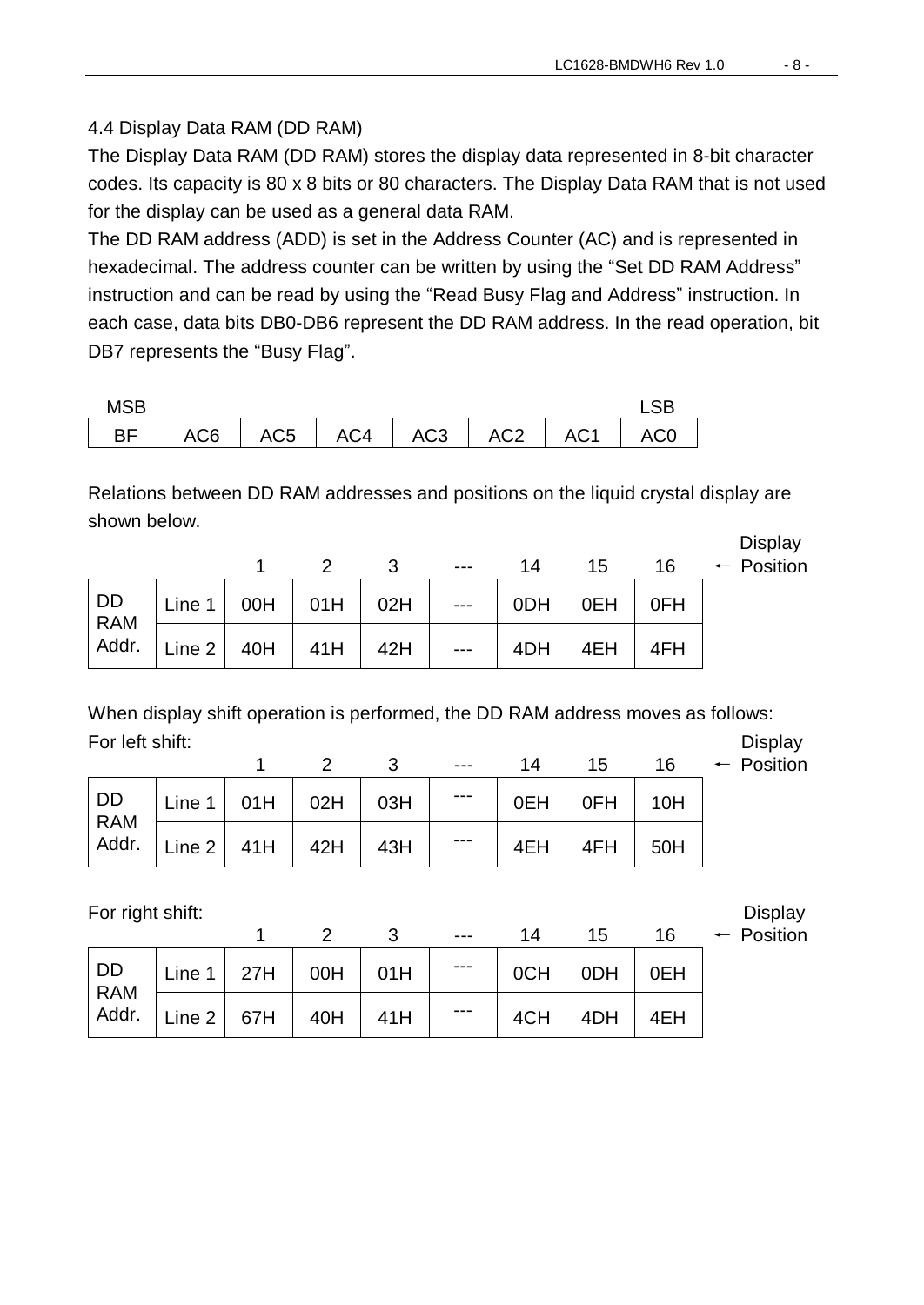#### 4.5 Character Generator ROM (CG ROM)

The Character Generator ROM (CG ROM) generates 5 x 7 dot or 5 x 10 dot character patterns from 8-bit character codes. It can generate up to 192 types of 5x7 dot character patterns and 32 types of 5x10 dot character patterns. Table 4.3 shows the relation between character codes and character patterns of the standard character font.

#### 4.6 Character Generator RAM (CG RAM)

The CG RAM is a 64 x 8 bit RAM in which the user can program custom character patterns. With 5 x 7 dots, 8 types of character patterns can be written and with 5 x 10 dots 4 types of character patterns can be written. To write previously programmed characters from the CG RAM to the DD RAM, character codes 00H through 07H are used. (See character font Table 4.3). Unused CG RAM locations can be used for general purpose RAM.

The relationship between CG RAM address and data and the displayed character is shown in Tables 4.2

To program a 5 x 7 character pattern into the CG RAM location (for example, character code 01H), the following steps should be taken.

- A. Use the "Set CG RAM address" command to position the CG RAM pointer to the 1st row of character code 01H (CG RAM address=48H).
- B. Use the "Write Data to CG or DD RAM" Command to write the top row of the custom character (Only lower 5-bit of character pattern data is valid).
- C. The CG RAM address is automatically increased if the I/D bit is set in the "Entry Mode Set" command. When this is the case, return to step B until all rows of the character are written.
- D. After writing all 7 rows of data, use the "Set DD RAM address" command to return the address counter to a DD RAM location.
- E. To display the custom character written above, use the "Write Data to CG or DD RAM" command with the data being 01H to display the character in the DD RAM address.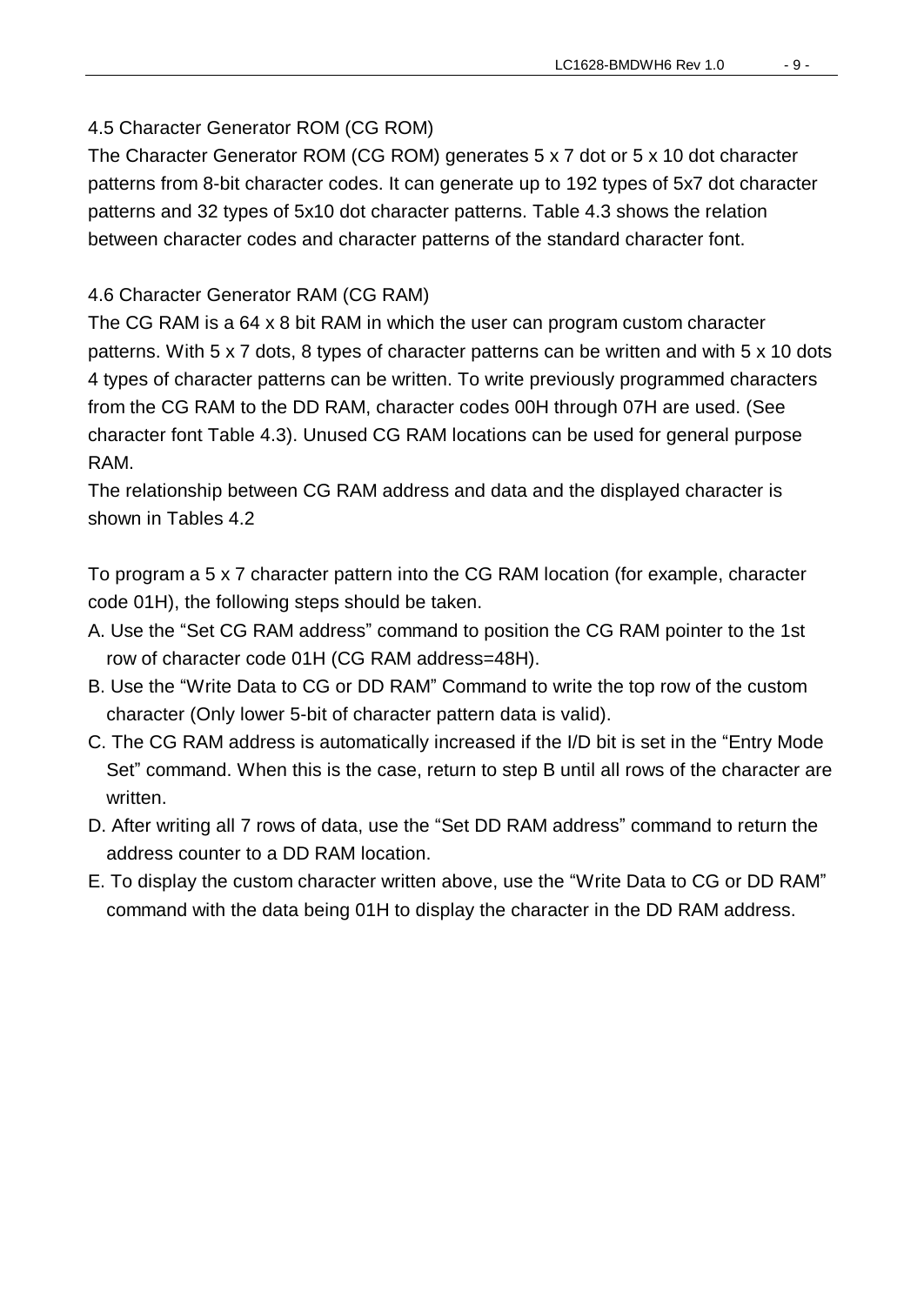| Character Code(LIDRAVIdata) | <b>CGRAVAGETERS</b>                                                                    | <b>CGRAVIData</b>                         | <b>Pattern</b> |
|-----------------------------|----------------------------------------------------------------------------------------|-------------------------------------------|----------------|
| $D \nabla$ DSD5D4D8D2D1D0   |                                                                                        | AS AA AS A2 A1 AO P7 P6 P5 P4 P3 P2 P1 PO | rumber         |
| $0$ 0 0 0 $\times$ 0 0 0    | $000000 \times x x$                                                                    | O <sub>1</sub><br>1<br>1<br>О             |                |
|                             |                                                                                        | 000<br>1                                  |                |
|                             |                                                                                        | $\mathbf{o}$ o<br>O<br>1                  | pattern 1      |
|                             |                                                                                        |                                           |                |
|                             |                                                                                        | 000                                       |                |
|                             |                                                                                        | 1<br>000                                  |                |
|                             |                                                                                        |                                           |                |
|                             |                                                                                        | 000                                       | arsor          |
|                             |                                                                                        | $\mathbf{o}$<br>0000                      | position       |
|                             |                                                                                        |                                           |                |
|                             |                                                                                        |                                           |                |
|                             |                                                                                        |                                           |                |
|                             |                                                                                        |                                           |                |
| $0000 \times$<br>111        | $\mathbf{O}$ $\mathbf{O}$ $\mathbf{O}$ $\mathbf{O}$ $\mathbf{O}$ $\mathbf{O}$ $\times$ | 000<br>$\times$ $\times$<br>1             |                |
|                             | O O<br>1                                                                               | 0 O O<br>1                                |                |
|                             | $\mathbf{o}$<br>$\blacksquare$<br>O                                                    | $\mathbf{o}$ o<br>O<br>1<br>1             | pattern 8      |
|                             | O <sub>1</sub><br>1                                                                    |                                           |                |
|                             | $\mathbf{o}$ o<br>1                                                                    | 000<br>1                                  |                |
|                             | $\mathbf{o}$<br>1                                                                      | 1<br>000                                  |                |
|                             | 1                                                                                      |                                           |                |
|                             | 1<br>Q                                                                                 | 0 O O                                     | arsor          |
|                             |                                                                                        | Ο<br>000<br>$\mathbf{o}$                  | position       |

Table 4.2 Relation between CG RAM address, character codes (DD RAM) and character patterns (5x7 dots)

Notes:

- 1. Character code bits 0~2 correspond to CG RAM address bit 3~5 (3 bits: 8 types).
- 2. CG RAM address bits 0~2 designate the line position within a character pattern. The 8th line is the cursor position and display is determined by the logical OR of the 8th line and the cursor. Maintain the 8th line data, corresponding to the cursor display position, in the "0" state for cursor display. When the 8th line data is "1", bit 1 lights up regardless of cursor existence.
- 3. Character pattern row positions correspond to CG RAM data bits 0~4 as shown in the above (bit 4 being at the left end). Since CG RAM data bits 5~7 are not used for display, they can be used for the general data RAM as memory elements still exit.
- 4. As shown in Table 4.2, CG RAM character patterns are selected when character code bits 4~7 are all "0". However as character code bit 3 is an ineffective bit, the "A" in the character pattern example is selected by character code "00H" or "08H".
- 5. "1" for CG RAM data corresponds to selected pixels and "0" for non-selected.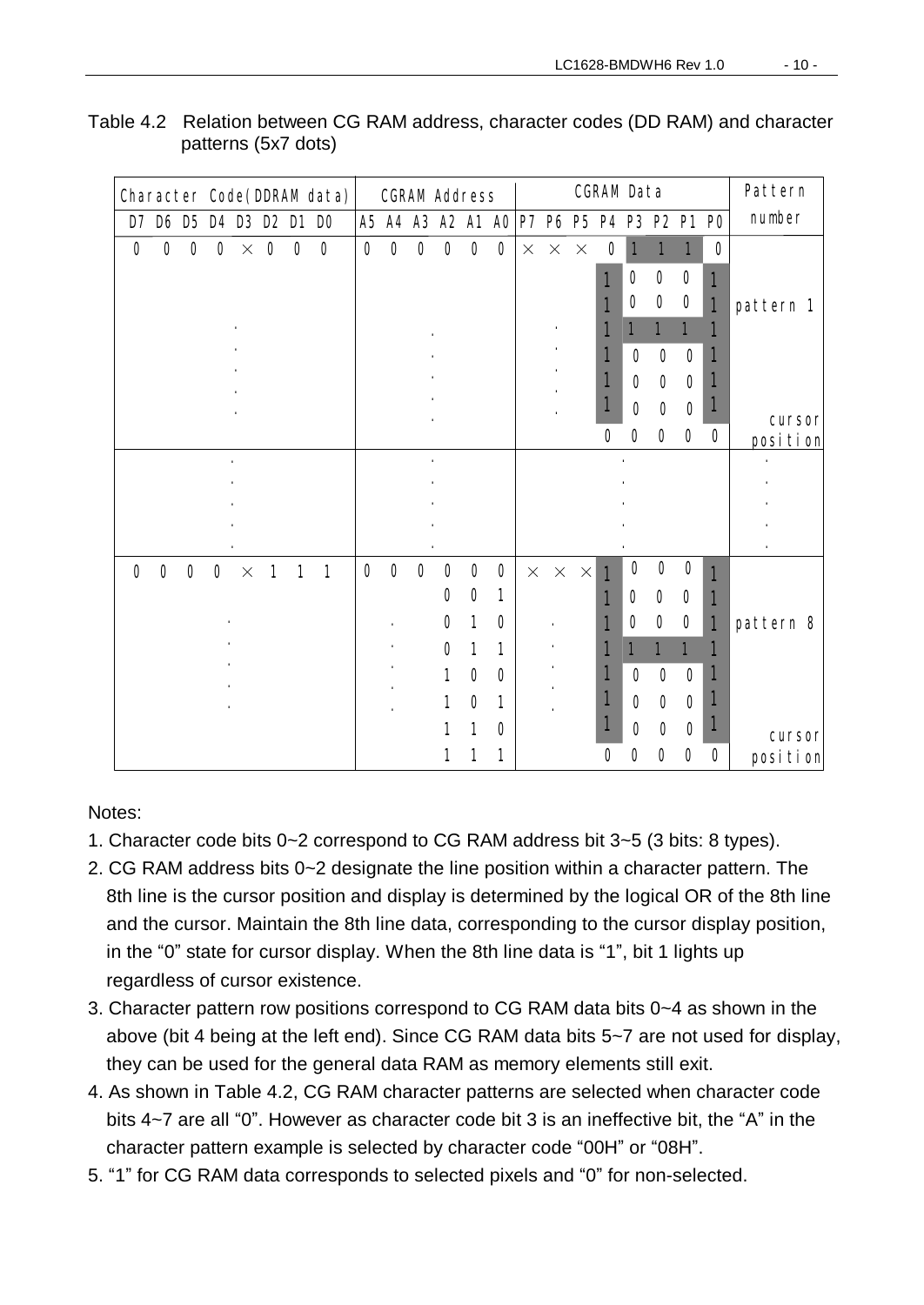| Upper<br>4bit |            |                                                                                  |                                      |                                            |                                                                                                                         |                               |                                                  |                                                                                                           |         |                            |                                               |                                  |                               |                                                                                                                                                                                                                                      |                                     |                             |
|---------------|------------|----------------------------------------------------------------------------------|--------------------------------------|--------------------------------------------|-------------------------------------------------------------------------------------------------------------------------|-------------------------------|--------------------------------------------------|-----------------------------------------------------------------------------------------------------------|---------|----------------------------|-----------------------------------------------|----------------------------------|-------------------------------|--------------------------------------------------------------------------------------------------------------------------------------------------------------------------------------------------------------------------------------|-------------------------------------|-----------------------------|
| Lower<br>4bit | 0000<br>СG | 0001                                                                             | 0010<br>$\blacksquare$               | 0011                                       | 0100<br>Ø                                                                                                               | 0101<br>EB.                   | $\frac{1}{\sqrt{2}}$                             | 0110 0111                                                                                                 | 1000    | 1001                       | 1010                                          | 1011                             | 1100<br><b>XXX</b>            | 1101                                                                                                                                                                                                                                 | 1110                                | 1111<br><b>EXAMPLE</b>      |
| 0000          | RAM<br>(1) |                                                                                  | H                                    | <b>Rep</b><br><b>CONTRACT</b>              | E<br><b>NASA</b>                                                                                                        | <b>TILL</b>                   | H<br>an an a                                     | <b>KANA</b><br>an m                                                                                       | I<br>سن | H                          |                                               | الكاتات                          | ₩<br>$\frac{1}{2}$            | an dari Santa Santa Bagai dan Santa Bagai dan Santa Bagai dan Santa Bagai dari Santa Bagai dalam dan sama dala<br>Santa Bagai dan Santa Bagai dan Santa Bagai dan Santa Bagai dan Santa Bagai dan Santa Bagai dalam sama dalam s<br> |                                     | $\overline{\phantom{a}}$    |
| 0001          | (2)        |                                                                                  |                                      | $\frac{1}{\sqrt{2}}$                       | E                                                                                                                       | S<br><u>star</u>              | <b>TANK</b>                                      | H.                                                                                                        |         |                            |                                               |                                  | E<br><u>TXX</u>               | <b>XXXXX</b>                                                                                                                                                                                                                         | H H<br>$\mathbb{R}^2$<br>S<br>H     | <b>TANA</b>                 |
| 0010          | (3)        | ĦĦ<br>⊞⊞<br>$\Box$                                                               | E <mark>SES</mark> E<br>Eliment<br>▦ | S D<br><b>Kara</b><br><u>and</u>           | ا الاتاثا                                                                                                               | FFF<br><u> SHT</u>            | <b>The Second</b><br><u>SKSK</u>                 | $\begin{array}{c} \begin{array}{c} \begin{array}{c} \begin{array}{c} \end{array} \end{array} \end{array}$ | I<br>⊞⊞ | H<br>ĦĦ                    |                                               | H<br><b>KAR</b>                  |                               | H                                                                                                                                                                                                                                    | <b>Ext</b><br>٢Ħ                    | البابا<br><b>Fried</b><br>Œ |
| 0011          | (4)        | .<br>▦<br>$\begin{array}{c} \begin{array}{c} \text{+++} \end{array} \end{array}$ |                                      |                                            | Œ<br>N<br>Nati                                                                                                          | <b>KITE</b><br>NNNH 1         | $\overline{\phantom{a}}$<br>ENNE                 | ann .                                                                                                     | .       | ----<br>H                  | $\frac{1}{2}$<br>سما                          | للكالب                           |                               | <u> 11 Ma</u>                                                                                                                                                                                                                        |                                     | $\Box$                      |
| 0100          | (5)        |                                                                                  |                                      | <b>ANA</b><br><u>ssex</u><br>The           |                                                                                                                         |                               | <u>a masan</u>                                   | $\overline{\mathbf{X}}$                                                                                   |         |                            |                                               |                                  |                               |                                                                                                                                                                                                                                      | d di k                              | <b>Tari</b><br><b>THE</b>   |
| 0101          | (6)        | $\Box$<br>E.                                                                     |                                      | NAMA<br>Kalifaha<br>Kalifaha               | <b>THE</b><br><u>ss</u><br><b>XXXXX</b>                                                                                 | <b>NST</b>                    | <u>ska</u><br>Samar<br><b>The Second Service</b> |                                                                                                           |         |                            |                                               | XXXZZ                            |                               |                                                                                                                                                                                                                                      |                                     |                             |
| 0110          | (7)        | Ħ<br>Ħ                                                                           | ₩                                    | $\frac{1}{2}$<br>Œ<br>H                    | W                                                                                                                       |                               |                                                  |                                                                                                           |         |                            | الابارال<br><b>THE L</b><br><b>The Second</b> |                                  | NZ I<br>$\Box$<br><u>ann </u> | لا الأحاد الأ<br><u>ann.</u><br>$\overline{\phantom{a}}$<br><b>THEFT</b>                                                                                                                                                             | $\blacksquare$                      | ZZ<br>ZZ<br>ZXZZZ<br>T      |
| 0111          | (8)        | ĦĦ<br>EH I                                                                       |                                      | <u>rang p</u>                              | $\begin{array}{c} \begin{array}{c} \begin{array}{c} \end{array} \end{array} \end{array}$<br><u>is s</u><br><b>INSIS</b> | <u>HH</u>                     | <b>Kara</b><br>Kara<br>₩<br>$\overline{1}$       | <b>XXXX</b><br><u>prv</u>                                                                                 |         |                            |                                               | <u>INISI</u><br>Inisia<br>Inisia | <u>HH</u>                     | EXTERNAL<br>External<br><u>a z</u>                                                                                                                                                                                                   | प्ति                                |                             |
| 1000          | (1)        | ĦĦ                                                                               | <u>and</u>                           | <b>Till</b><br><b>EXAMPLE</b>              |                                                                                                                         | N<br>Here<br><b>September</b> | <u> Timbul Tim</u>                               |                                                                                                           |         | H                          | <u>III.</u><br>$\frac{1}{\sqrt{2}}$           | <b>ZNAN</b><br>$\blacksquare$    | Œ<br><u>e gr</u>              | $\blacksquare$                                                                                                                                                                                                                       |                                     |                             |
| 1001          | (2)        | er i                                                                             |                                      | Œ<br><b>ASS</b><br>$\blacksquare$          |                                                                                                                         |                               |                                                  | HAND                                                                                                      |         | TTTTTTTTTT <i>T</i><br>ili |                                               | $\blacksquare$                   | ‼<br>BË                       | $\Box \Box \Box$                                                                                                                                                                                                                     | 里                                   | P× 1                        |
| 1010          | (3)        | Ħ<br>⊞                                                                           | <u>sa k</u><br><b>LILLE</b>          | <b>uu</b> u<br><b>XXX</b><br>الأثنا التلتك | $\Box$<br><b>KARA</b>                                                                                                   |                               | التثنا انتثاث                                    | XXXXXX<br>an m                                                                                            |         | التلثا ا                   | <b>THE REAL</b>                               | <b>under</b>                     | ┳<br><b>Kara</b><br>an an     |                                                                                                                                                                                                                                      | $\left  \frac{1}{\sqrt{2}} \right $ | <u>na za</u><br>▦           |
| 1011          | (4)        |                                                                                  |                                      |                                            |                                                                                                                         |                               |                                                  |                                                                                                           |         |                            | EN EN                                         | ZXXX<br>Here III<br>Here III     |                               | <b>NAMA</b><br><b>XXXXX</b>                                                                                                                                                                                                          |                                     | E                           |
| 1100          | (5)        |                                                                                  |                                      |                                            |                                                                                                                         |                               |                                                  |                                                                                                           |         |                            |                                               |                                  |                               | ZNNZ<br>Zna                                                                                                                                                                                                                          |                                     |                             |
| 1101          | (6)        |                                                                                  |                                      | $\Box$                                     |                                                                                                                         |                               |                                                  |                                                                                                           |         |                            | níní n                                        |                                  | $\Box$                        |                                                                                                                                                                                                                                      |                                     | <u>HH</u><br>Ì              |
| 1110          | (7)        |                                                                                  |                                      |                                            | N<br>N<br>N<br>N N N N N N N N N N N N N                                                                                | <b>Kar</b><br>$\boxplus$      |                                                  |                                                                                                           |         |                            | HX                                            | <b>EXAMPLE</b><br>HNX            |                               | H<br>⊞⊞                                                                                                                                                                                                                              |                                     |                             |
| 1111          | (8)        | Ħ<br>$\overline{a}$                                                              |                                      | <b>Kara</b><br>⊞                           | KARA<br>Kara Kara<br>Kara Kara                                                                                          | Ħ<br><b>NANNA</b>             | $\frac{1}{\sqrt{2}}$<br><b>The Second</b>        |                                                                                                           |         |                            |                                               |                                  |                               | $\Box$                                                                                                                                                                                                                               |                                     | a da ba                     |

#### Table 4.3 CGROM Character Code Table (S6A0069-00)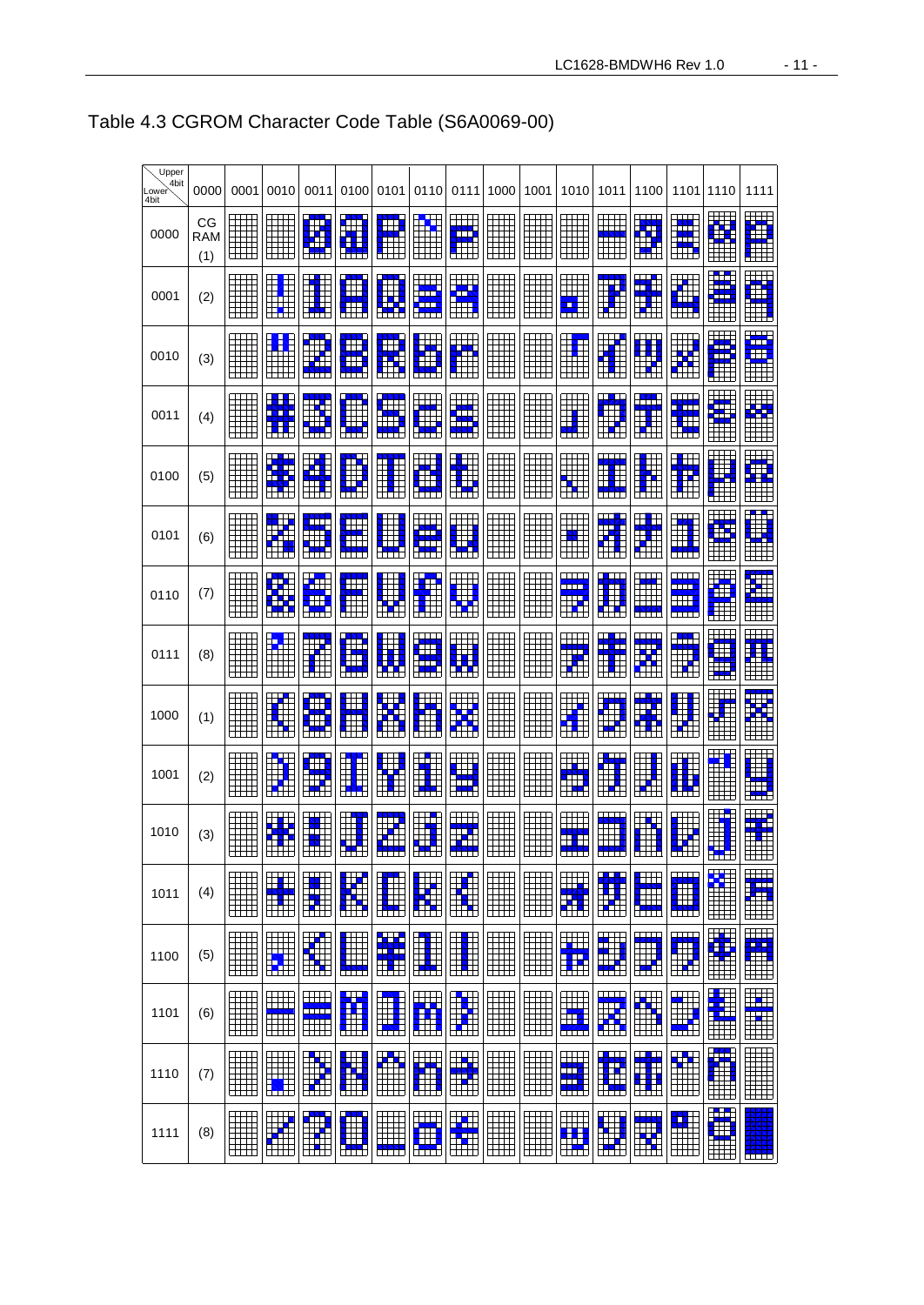#### *5. MPU INTERFACE*

#### 5.1 General

(1). The LCD controller can be operated in either 4 or 8 bits mode. Instructions/Data are written to the display using the signal timing characteristics found in section 3.2. When operating in 4-bit mode, data is transferred in two 4-bit operations using data bits DB4~DB7. DB0~DB3 are not used. When using 4-bit mode, data is transferred twice before the instruction cycle is complete. The higher order 4 bits (contents of DB4~DB7 when interface data is 8 bits long) is transferred first, then the lower order 4 bits (contents of DB0~DB3 when interface data is 8 bits long) is transferred. Check the busy flag after 4-bit data has been transferred twice (one instruction). A 4-bit two operation will then transfer the busy flag and address counter data.

(2). When operating in 8-bit mode, data is transferred using the full 8-bit bus DB0~DB7.

#### 5.2 Initialization

5.2.1 Initialization by the Internal Reset Circuit

The display can be initialized using the internal reset circuit when the power is turned on. The following instructions are executed in initialization. The busy flag (BF) is kept in busy state until initialization ends. The busy flag will go active 10ms after Vcc rises to 4.5V.

- (1). Display Clear
- (2). Function set:
	- $DL = 1:8$  bit interface operation
	- $N = 0:1$  line display mode
	- $F = 0:5 \times 7$  dots character font
- (3). Display ON/OFF Control:
	- $D = 0$ : Display OFF
	- $C = 0$ : Cursor OFF
	- $B = 0$ : Blink OFF
- (4). Entry Mode Set
	- $I/D = 1 : +1$  (Increment Mode)
	- SH = 0 : No Display Shift operation

If the internal power supply reset timing cannot be met (0.1ms<trcc<10ms), the internal reset circuit will not operate normally and initialization will not be performed. In this case, the display must be initialized by software.

#### 5.2.2 Software Initialization

Although software initialization is not mandatory, it is recommended that this procedure always be performed. When the internal power supply reset timing cannot be met, then the display must be initialized using one of the following procedures.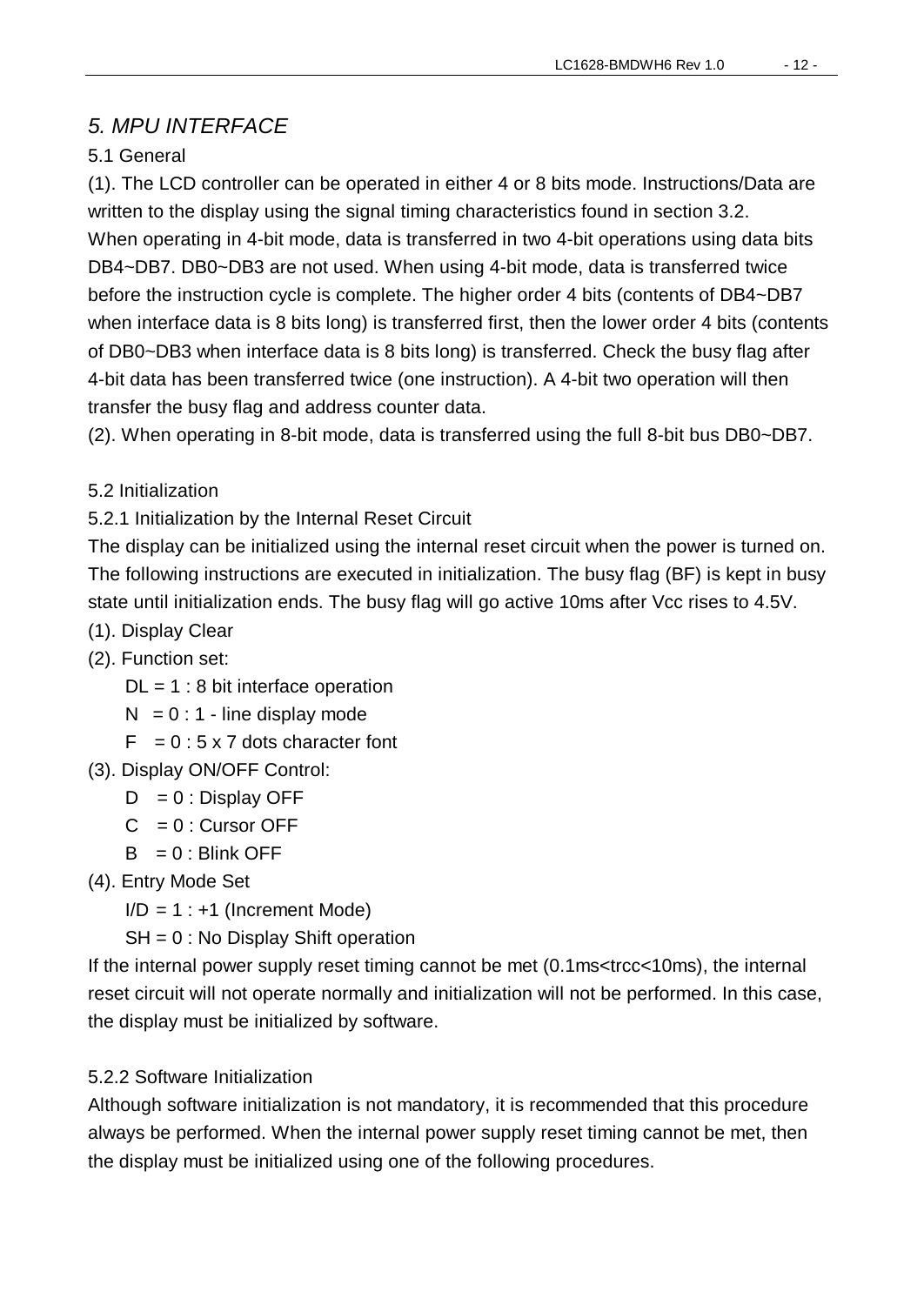#### (1). 8-Bit Initialization:

|           |                                                                                                                                     |   | Wait for more than 30ms |                     |  |  |   |   |   |  |  |
|-----------|-------------------------------------------------------------------------------------------------------------------------------------|---|-------------------------|---------------------|--|--|---|---|---|--|--|
|           | after VDD rises to 4.5V.                                                                                                            |   |                         |                     |  |  |   |   |   |  |  |
|           |                                                                                                                                     |   |                         |                     |  |  |   |   |   |  |  |
|           |                                                                                                                                     |   |                         | <b>Function Set</b> |  |  |   |   |   |  |  |
| <b>RS</b> | DB <sub>3</sub><br>R/W<br>DB <sub>6</sub><br>DB <sub>5</sub><br>DB4<br>DB <sub>2</sub><br>DB1<br>DB <sub>7</sub><br>DB <sub>0</sub> |   |                         |                     |  |  |   |   |   |  |  |
| 0         | 0                                                                                                                                   | 0 | 0<br>1                  |                     |  |  | 0 | X | Х |  |  |
|           |                                                                                                                                     |   |                         |                     |  |  |   |   |   |  |  |

Wait for more than  $39 \mu s$ 

| Display ON/OFF Control                                                                                                 |  |   |   |  |  |  |   |   |   |  |  |
|------------------------------------------------------------------------------------------------------------------------|--|---|---|--|--|--|---|---|---|--|--|
| $\mid$ DB2 $\mid$ DB1<br><b>RS</b><br>DB5<br>DB4<br>DB <sub>3</sub><br>DB <sub>6</sub><br>R/W<br>DB7<br>D <sub>B</sub> |  |   |   |  |  |  |   |   |   |  |  |
| ∩                                                                                                                      |  | 0 | 0 |  |  |  | D | C | B |  |  |
|                                                                                                                        |  |   |   |  |  |  |   |   |   |  |  |

Wait for more than  $39 \mu s$ 

| <b>Display Clear</b>                                                                            |  |   |  |   |   |  |   |  |  |  |  |
|-------------------------------------------------------------------------------------------------|--|---|--|---|---|--|---|--|--|--|--|
| <b>RS</b><br>DB <sub>5</sub><br>DB4   DB3   DB2<br>DB6<br>DB7<br>R/W<br>DB1<br>D <sub>B</sub> 0 |  |   |  |   |   |  |   |  |  |  |  |
| 0                                                                                               |  | 0 |  | 0 | 0 |  | 0 |  |  |  |  |
|                                                                                                 |  |   |  |   |   |  |   |  |  |  |  |

Wait for more than 1.53ms

| <b>Entry Mode Set</b>                                                                                                   |  |  |  |  |  |  |  |  |  |  |  |
|-------------------------------------------------------------------------------------------------------------------------|--|--|--|--|--|--|--|--|--|--|--|
| DB <sub>5</sub><br>$\mid$ DB4 $\mid$<br>DB3<br>DB <sub>6</sub><br>DB2 DB1<br><b>RS</b><br>R/W<br>DB7<br>DB <sub>0</sub> |  |  |  |  |  |  |  |  |  |  |  |
| I/D<br>SΗ<br>0<br>0<br>0<br>0<br>0<br>0                                                                                 |  |  |  |  |  |  |  |  |  |  |  |
|                                                                                                                         |  |  |  |  |  |  |  |  |  |  |  |

End of initialization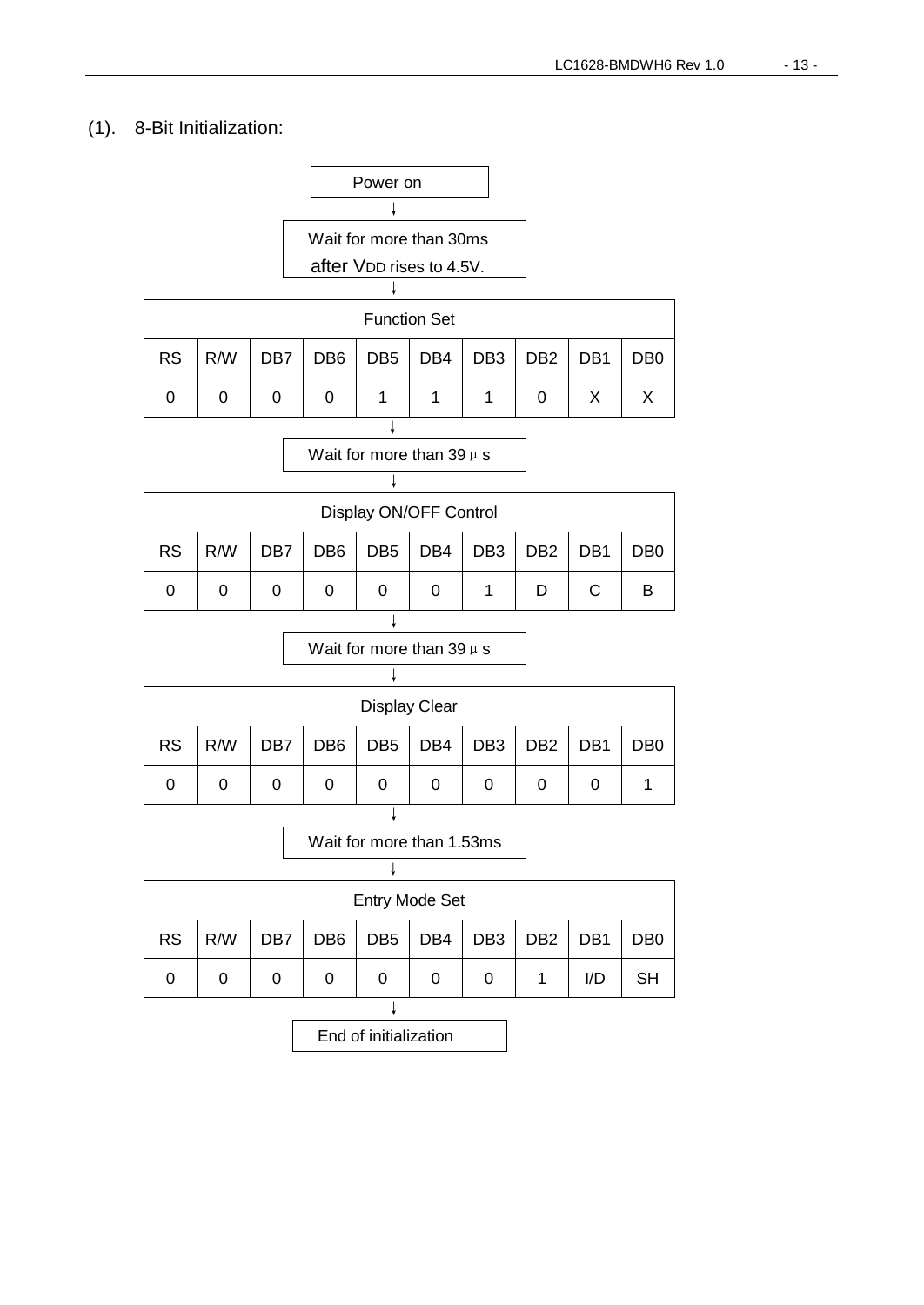#### (2). 4-Bit Initialization:

|           |     |                 | Power on        |                          |                     |                 |                 |                 |                |
|-----------|-----|-----------------|-----------------|--------------------------|---------------------|-----------------|-----------------|-----------------|----------------|
|           |     |                 |                 |                          |                     |                 |                 |                 |                |
|           |     |                 |                 | Wait for more than 30ms  |                     |                 |                 |                 |                |
|           |     |                 |                 | after VDD rises to 4.5V. |                     |                 |                 |                 |                |
|           |     |                 |                 |                          |                     |                 |                 |                 |                |
|           |     |                 |                 |                          | <b>Function Set</b> |                 |                 |                 |                |
| <b>RS</b> | R/W | DB <sub>7</sub> | DB <sub>6</sub> | DB <sub>5</sub>          | DB4                 | DB <sub>3</sub> | D <sub>B2</sub> | DB <sub>1</sub> | D <sub>B</sub> |
|           | O   | 0               |                 |                          |                     | х               |                 | х               |                |

| 0 |  |  |  |  |  |
|---|--|--|--|--|--|
| 0 |  |  |  |  |  |
|   |  |  |  |  |  |

Wait for more than  $39 \mu s$ 

| Display ON/OFF Control                                                                                                                           |   |   |   |   |   |   |   |   |  |  |  |  |
|--------------------------------------------------------------------------------------------------------------------------------------------------|---|---|---|---|---|---|---|---|--|--|--|--|
| <b>RS</b><br>DB <sub>3</sub><br>R/W<br>DB <sub>6</sub><br>DB <sub>2</sub><br>DB <sub>1</sub><br>DB <sub>5</sub><br>DB4<br>DB7<br>DB <sub>0</sub> |   |   |   |   |   |   |   |   |  |  |  |  |
| 0                                                                                                                                                | 0 | 0 | 0 | 0 | 0 | X | X | х |  |  |  |  |
|                                                                                                                                                  |   |   | D |   | В | х | x |   |  |  |  |  |
|                                                                                                                                                  |   |   |   |   |   |   |   |   |  |  |  |  |

|           |     |     |                 | <b>Display Clear</b> |     |                 |                 |                 |                 |
|-----------|-----|-----|-----------------|----------------------|-----|-----------------|-----------------|-----------------|-----------------|
| <b>RS</b> | R/W | DB7 | DB <sub>6</sub> | DB <sub>5</sub>      | DB4 | DB <sub>3</sub> | DB <sub>2</sub> | DB <sub>1</sub> | DB <sub>0</sub> |
| 0         | 0   | 0   | 0               | 0                    | 0   | X               |                 | Х               |                 |
|           |     | 0   |                 | 0                    |     | X               |                 | Χ               |                 |
|           |     |     |                 |                      |     |                 |                 |                 |                 |

Wait for more than  $39 \mu s$ 

Wait for more than 1.53ms

|           | <b>Entry Mode Set</b> |     |                 |                 |           |                 |                 |     |                  |  |  |  |
|-----------|-----------------------|-----|-----------------|-----------------|-----------|-----------------|-----------------|-----|------------------|--|--|--|
| <b>RS</b> | R/W                   | DB7 | DB <sub>6</sub> | DB <sub>5</sub> | DB4       | DB <sub>3</sub> | DB <sub>2</sub> | DB1 | D <sub>B</sub> 0 |  |  |  |
| 0         |                       |     | 0               | 0               | 0         | X               | Χ               | Χ   |                  |  |  |  |
| O         |                       |     |                 | I/D             | <b>SH</b> | Χ               | X               | Χ   |                  |  |  |  |
|           |                       |     |                 |                 |           |                 |                 |     |                  |  |  |  |

End of initialization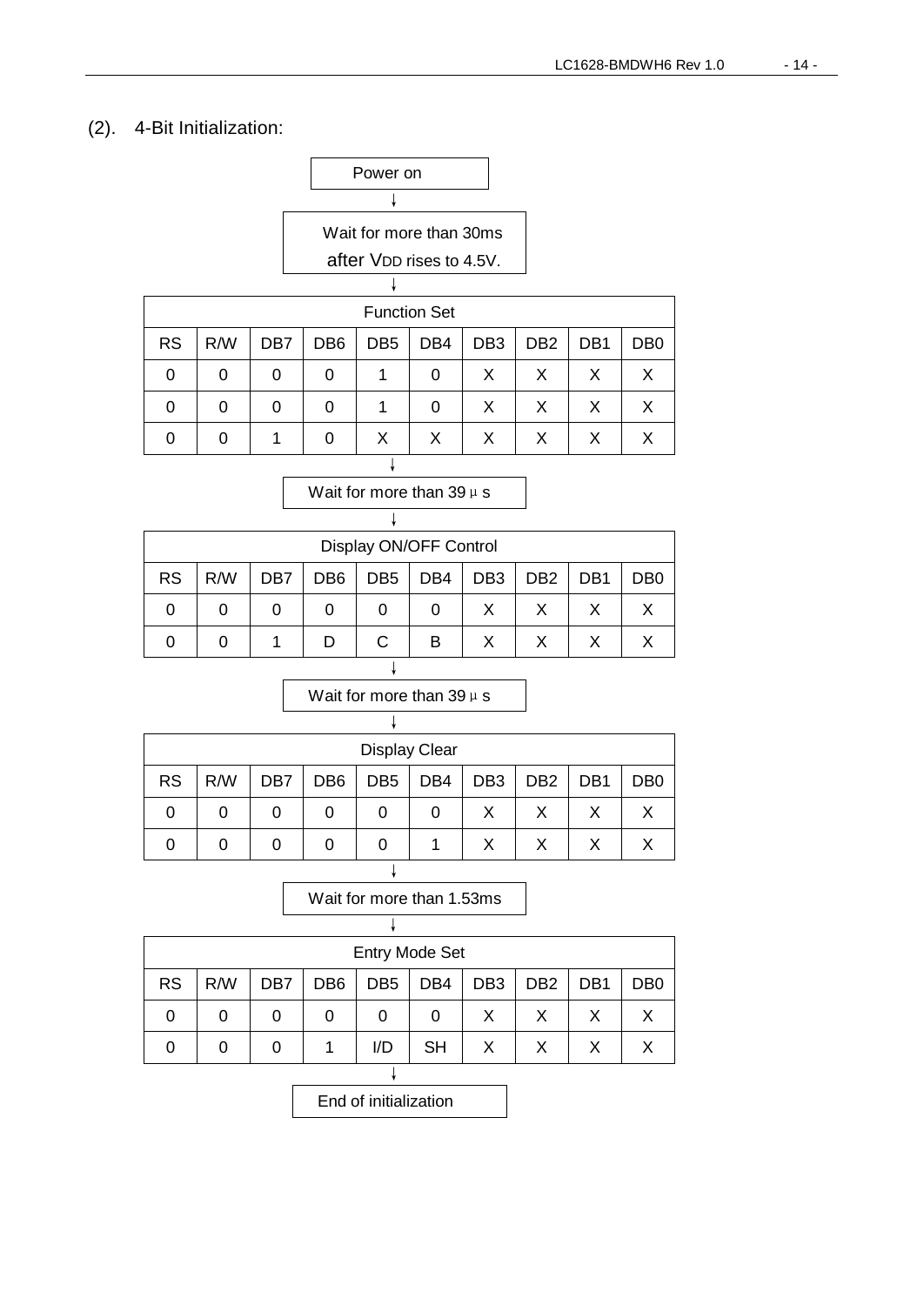

5.3 Connection with 8051 Family MPU

a. Application Circuit 1



b. Application Circuit 2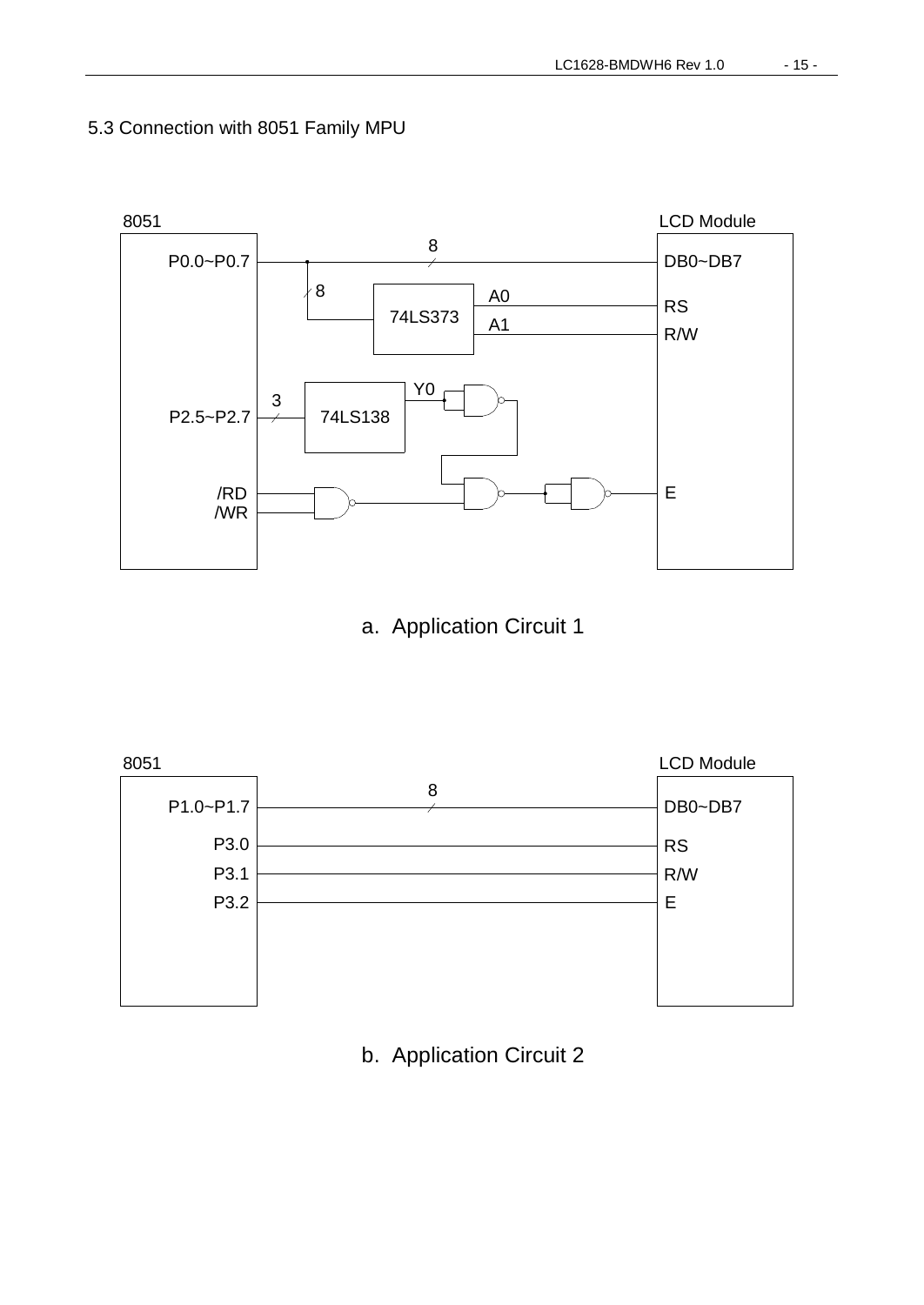#### *6. DISPLAY CONTROL INSTRUCTIONS*

| Instruction                                    |             |              |             |                                     | Instruction code |                |                             |                |                |                | Description                                                                                                                                    | Execution time  |
|------------------------------------------------|-------------|--------------|-------------|-------------------------------------|------------------|----------------|-----------------------------|----------------|----------------|----------------|------------------------------------------------------------------------------------------------------------------------------------------------|-----------------|
|                                                | <b>RS</b>   |              |             | R/W DB7 DB6 DB5 DB4 DB3 DB2 DB1 DB0 |                  |                |                             |                |                |                |                                                                                                                                                | $(fosc=270KHz)$ |
| Clear<br>Display                               | 0           | 0            | 0           | $\Omega$                            | 0                | 0              | $\mathbf 0$                 | 0              | 0              | 1              | Clears entire display and sets<br>DDRAM address to 00H.                                                                                        | 1.53ms          |
| Return<br>Home                                 | $\mathbf 0$ | $\Omega$     | $\Omega$    | $\Omega$                            | $\Omega$         | $\Omega$       | $\Omega$                    | $\mathbf 0$    | 1              | $\blacksquare$ | Sets DDRAM address to 00H in<br>AC and returns shifted display to<br>its original position. The contents<br>of DDRAM remain unchanged.         | 1.53ms          |
| <b>Entry Mode</b><br>Set                       | $\mathbf 0$ | $\Omega$     | $\mathbf 0$ | $\Omega$                            | $\Omega$         | $\mathbf{0}$   | $\Omega$                    | 1              | I/D            | <b>SH</b>      | Sets cursor move direction and<br>enable the shift of entire display.<br>These operations are performed<br>during data write and read.         | $39 \mu s$      |
| Display ON/<br><b>OFF Control</b>              | $\Omega$    | $\Omega$     | $\Omega$    | $\Omega$                            | $\Omega$         | $\mathbf{0}$   | 1                           | D              | C              | B              | Set ON/OFF of entire display<br>(D), cursor ON/OFF(C), and<br>blinking of cursor position<br>character (B).                                    | $39 \mu s$      |
| Cursor or<br>Display<br>Shift                  | 0           | $\Omega$     | 0           | $\Omega$                            | 0                | 1              | S/C                         | R/L            |                | ä,             | Moves cursor and shifts display<br>without<br>changing<br><b>DDRAM</b><br>contents.                                                            | $39 \mu s$      |
| <b>Function Set</b>                            | 0           | $\Omega$     | 0           | $\Omega$                            | 1                | DL             | N                           | F              |                |                | Sets interface data length (DL:<br>8-bit/4-bit), numbers of display<br>line (N: 2-line/1-line), and display<br>font type (F: 5x11dots/5x8dots) | $39 \mu s$      |
| Set CGRAM<br><b>Address</b>                    | $\Omega$    | $\mathbf 0$  | $\Omega$    | 1                                   |                  |                | AC5 AC4 AC3 AC2 AC1 AC0     |                |                |                | Set CGRAM address in address<br>counter.                                                                                                       | $39 \mu s$      |
| Set DDRAM<br><b>Address</b>                    | 0           | $\Omega$     | 1           |                                     |                  |                | AC6 AC5 AC4 AC3 AC2 AC1 AC0 |                |                |                | Set DDRAM address in address<br>Counter.                                                                                                       | $39 \mu s$      |
| <b>Read Busy</b><br>Flag and<br><b>Address</b> | $\Omega$    | $\mathbf{1}$ | BF          |                                     |                  |                | AC6 AC5 AC4 AC3 AC2 AC1 AC0 |                |                |                | Reads busy flag (BF) indicating<br>internal operation is being<br>performed and reads address<br>counter contents.                             | $0 \mu s$       |
| Write<br>data<br>to CG or DD<br><b>RAM</b>     | 1           | $\Omega$     | D7          | D <sub>6</sub>                      | D <sub>5</sub>   | D <sub>4</sub> | D <sub>3</sub>              | D <sub>2</sub> | D <sub>1</sub> | D <sub>0</sub> | Write data into internal RAM<br>(DDRAM/CGRAM).                                                                                                 | 43us            |
| Read data<br>from CG or<br><b>DD RAM</b>       | 1           | 1            | D7          | D <sub>6</sub>                      | D <sub>5</sub>   | D <sub>4</sub> | D <sub>3</sub>              | D <sub>2</sub> | D <sub>1</sub> | D <sub>0</sub> | Read data from internal RAM<br>(DDRAM/CGRAM).                                                                                                  | 43us            |

#### Table 6.1 Instructions

Notes:

"-": don't care

- 1. Make sure to check the busy flag before sending the instruction to the display. If the busy flag is not checked, the time between first and next instruction must be longer than the instruction execution time list in the Table 6.1.
- 2. After execution of CG RAM/DD RAM data write or read instruction, the RAM address counter is increased or decreased by 1. The RAM address counter is updated after the busy flag turns off.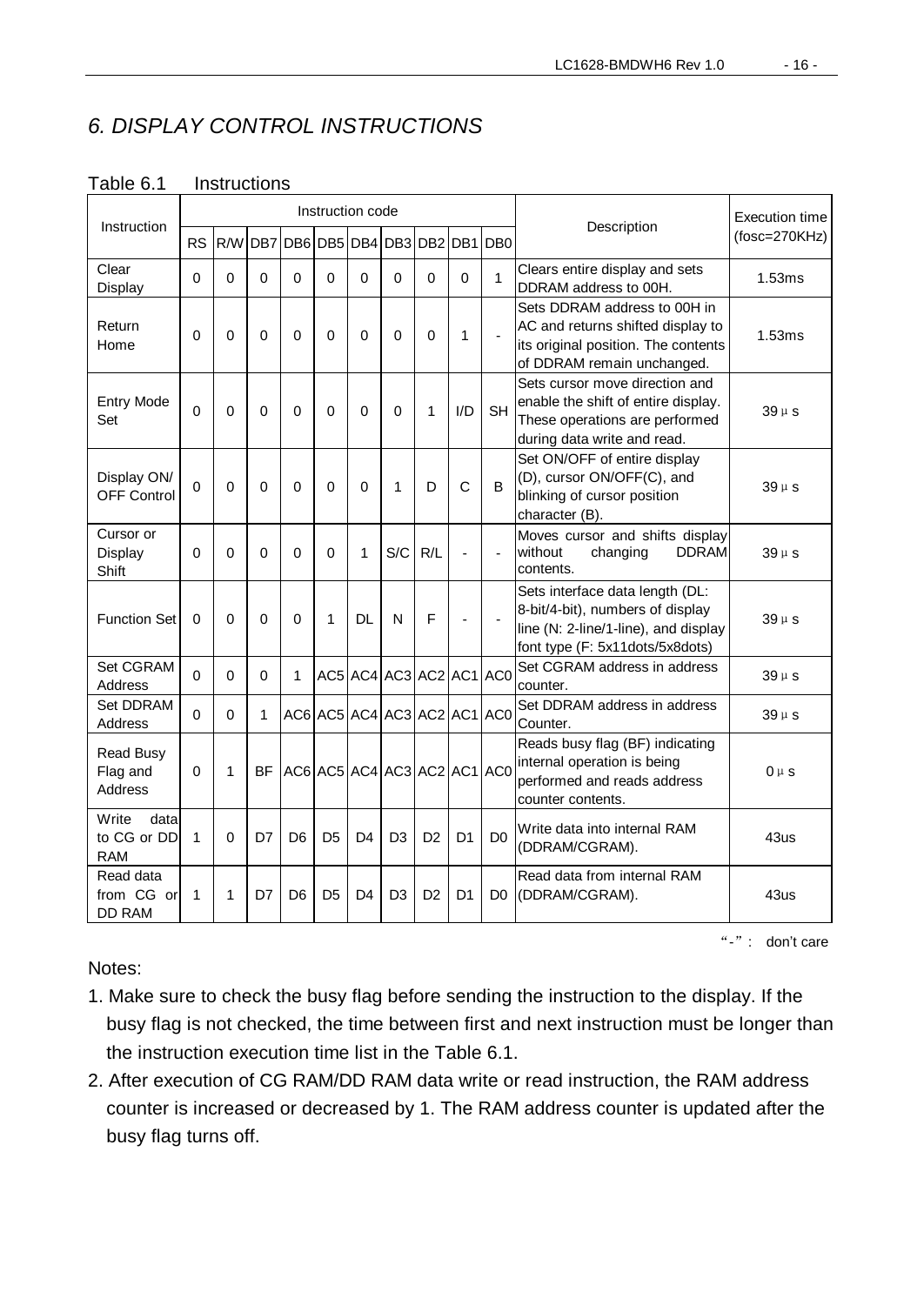#### 6.1 Clear Display

| <b>RS</b> | R/W   DB7   DB6   DB5   DB4   DB3   DB2   DB1 |  |  |  | D <sub>B0</sub> |
|-----------|-----------------------------------------------|--|--|--|-----------------|
|           |                                               |  |  |  |                 |

Clear all the display data by writing the space code "20H" to all DD RAM addresses, and set DD RAM address to "00H" into address counter. Returns cursor to the original position, namely, brings the cursor to the upper left end of the display. The execution of clear display instruction sets entry mode to increment mode  $(I/D = 1)$ .

#### 6.2 Return Home

| RS   R/W   DB7   DB6   DB5   DB4   DB3   DB2   DB1   DB0 |  |  |  |  |
|----------------------------------------------------------|--|--|--|--|
|                                                          |  |  |  |  |

Sets the DD RAM address "00H" in address counter. Return display to its original position if it was shifted. DD RAM contents do not change. The cursor or the blink moves to the upper left end of the display. Contents of DD RAM remain unchanged.

#### 6.3 Entry Mode Set

| $RS$   R/W   DB7   DB6   DB5   DB4   DB3   DB2   DB1   DB0 |  |  |  |      |  |
|------------------------------------------------------------|--|--|--|------|--|
|                                                            |  |  |  | l/D- |  |

Sets the move direction of cursor and display.

I/D: Increases (I/D = 1) or decreases (ID = 0) the DD RAM address by 1 when a character code is written into or read from the DD RAM.

The cursor or blink moves to the right when increased by 1 and to the left when decreased by 1. The same applies to writing and reading the CG RAM.

SH: Shifts the entire display when  $SH = 1$ ; shifts to the left when  $I/D = 1$  and to the right when  $I/D = 0$ . Thus it looks as if the cursor stands still and only the display seems to move. The display does not shift when reading from DD RAM or writing/reading into/from CG RAM.

When  $SH = 0$ , the display does not shift.

#### 6.4 Display ON/OFF Control

| RS   R/W   DB7   DB6   DB5   DB4   DB3   DB2   DB1 |  |  |  | D <sub>B</sub> |
|----------------------------------------------------|--|--|--|----------------|
|                                                    |  |  |  |                |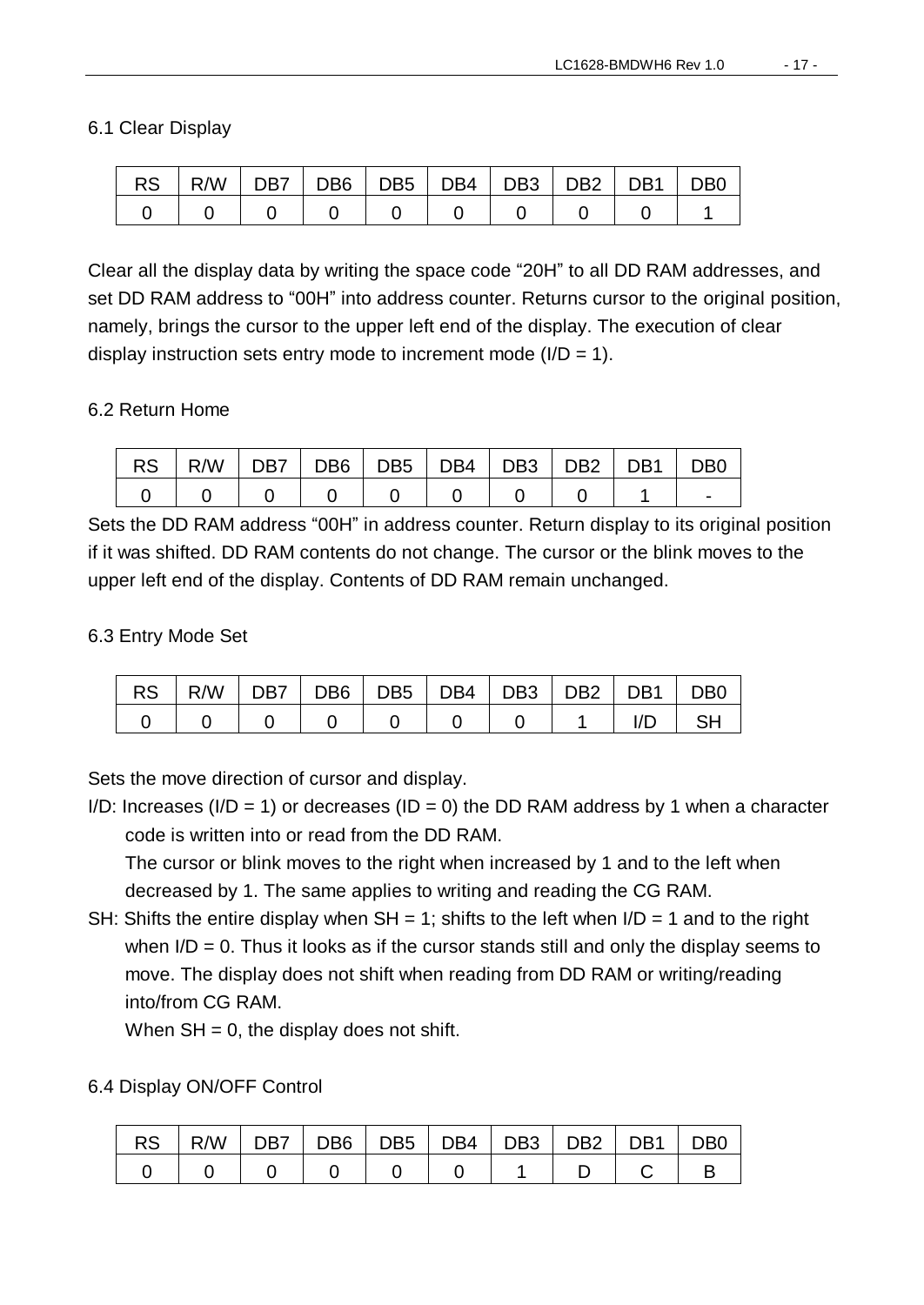Controls the display ON/OFF status, Cursor ON/OFF and Cursor Blink function.

- D: The entire display is ON when  $D = 1$  and OFF when  $D = 0$ . The display data remains in the DD RAM when display is OFF, it can be displayed immediately by setting  $D = 1$ .
- C: The cursor displays when  $C = 1$  and does not display when  $C = 0$ . The cursor is displayed on the 8th line when 5x7 dots character font has been selected.
- B: The character indicated by the cursor blinks when  $B = 1$ . The blink is displayed by switching between all "High" data and display characters at 0.4 sec intervals. The cursor and the blink can be set to display simultaneously. When  $B = 0$ , the blink is off.

6.5 Cursor or Display Shift

|  | $RS$   R/W   DB7   DB6   DB5   DB4   DB3   DB2   DB1   DB0 |  |  |     |     |                 |  |
|--|------------------------------------------------------------|--|--|-----|-----|-----------------|--|
|  |                                                            |  |  | S/C | R/L | and the company |  |

Shifts the cursor position or display to the right or left without writing or reading display data. This function is used to correct or search for the display.

Note that the display shift is performed simultaneously in all lines.

The contents of address counter do not change when display shift is performed.

| S/C | R/L | Operation                                                                 |
|-----|-----|---------------------------------------------------------------------------|
| 0   | 0   | Shifts cursor position to the left (AC is decreased by 1)                 |
| 0   |     | Shifts cursor position to the right (AC is increased by 1)                |
|     | 0   | Shifts the entire display to the left, cursor follows the display shift.  |
|     |     | Shifts the entire display to the right, cursor follows the display shift. |

Table 6.2 Shift Patterns According to S/C and R/L Bits

#### 6.6 Function Set

|  |  |  | RS   R/W   DB7   DB6   DB5   DB4   DB3   DB2   DB1   DB0 |  |  |
|--|--|--|----------------------------------------------------------|--|--|
|  |  |  |                                                          |  |  |

Sets the interface data length, the number of lines, and character font.

DL: Sets interface data length. Data is sent or received in 8-bit length (DB7 ~ DB0) when

 $DL = 1$ , and in 4-bit length (DB7  $\sim$  DB4) when  $DL = 0$ . When the 4-bit length is selected, data must be sent or received twice.

N: Sets the number of lines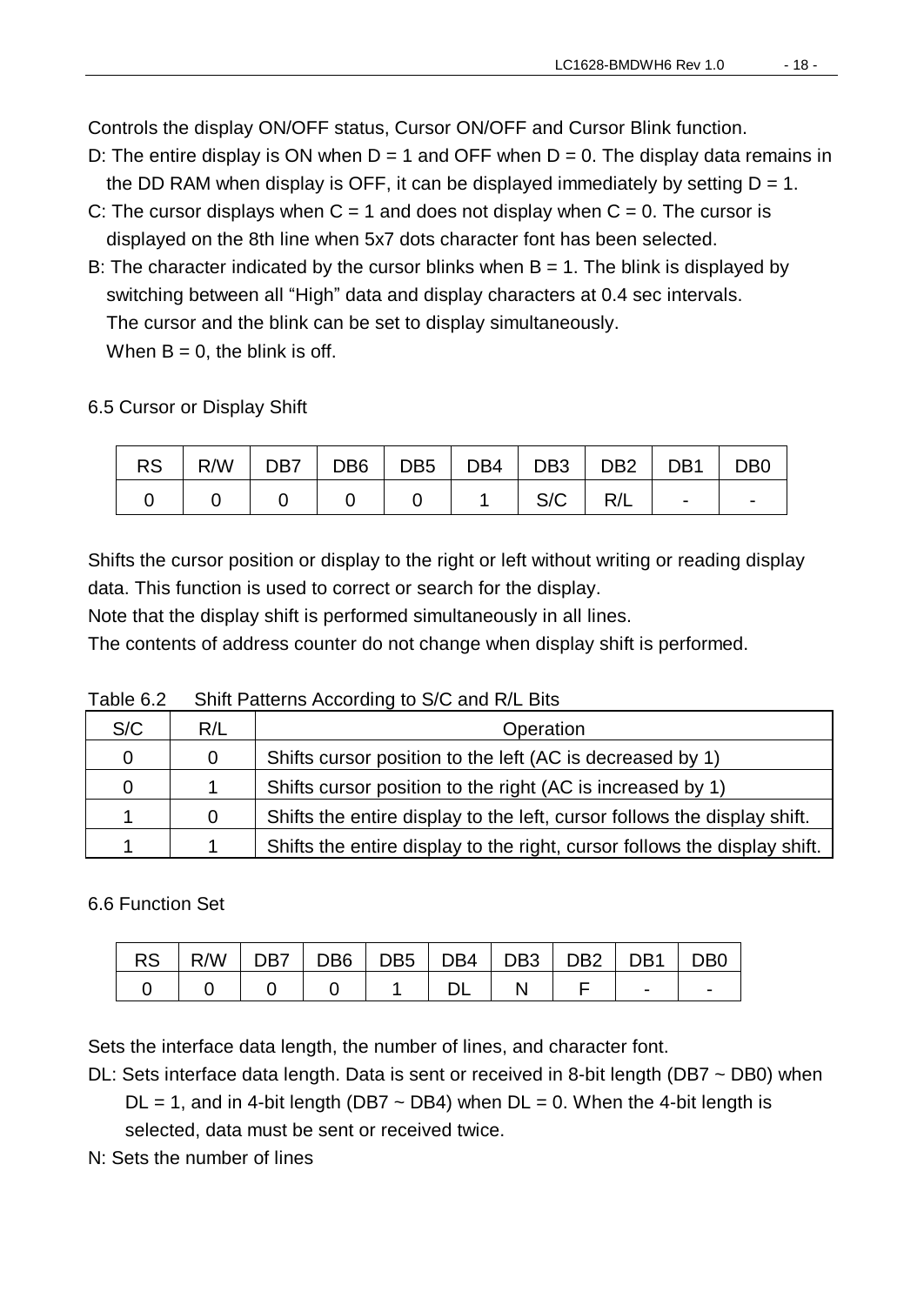$N = 0$ : 1 line display (1/8 duty)

 $N = 1$  : 2 lines display (1/16 duty)

F: Sets character font.

 $F = 0$ : 5 x 7 dots

 $F = 1:5 \times 10$  dots

Note: Perform the function at the head of the program before executing all instructions (except Busy flag/address read).

#### 6.7 Set CG RAM Address

| $\mid$ RS $\mid$ R/W $\mid$ DB7 $\mid$ DB6 $\mid$ DB5 $\mid$ DB4 $\mid$ DB3 $\mid$ DB2 $\mid$ DB1 $\mid$ DB0 |  |  |                                   |  |  |
|--------------------------------------------------------------------------------------------------------------|--|--|-----------------------------------|--|--|
|                                                                                                              |  |  | 0 0 0 0 1 AC5 AC4 AC3 AC2 AC1 AC0 |  |  |

Sets the CG RAM address to the address counter. Data is then written/read to/from the CG RAM.

#### 6.8 Set DD RAM Address

|  | 1   AC6   AC5   AC4   AC3   AC2   AC1   AC0 |  |  |  |
|--|---------------------------------------------|--|--|--|

Sets the DD RAM address to the address counter. Data is then written/read to/from the DD RAM.

When in 1-line display mode  $(N = 0)$ , DD RAM address is from "00H" to "4FH". When in 2-line display mode ( $N = 1$ ), DD RAM address corresponding to 1st line and 3rd line of the display is from "00H" to "27H"; the address corresponding to 2nd and 4th line of the display is from "40H" to "67H".

#### 6.9 Read Busy Flag & Address

| RS   R/W   DB7   DB6   DB5   DB4   DB3   DB2   DB1   DB0 |                                                          |  |  |  |  |
|----------------------------------------------------------|----------------------------------------------------------|--|--|--|--|
|                                                          | $\vert$ 1   BF   AC6   AC5   AC4   AC3   AC2   AC1   AC0 |  |  |  |  |

Reads the busy flag (BF) and value of the address counter (AC).  $BF = 1$  indicates that internal operation is in progress and the next instruction will not be accepted until BF is set to "0". The BF status should be checked before each write operation. At the same time the value of the address counter is read out. The address counter is used by both CG and DD RAM and its value is determined by the previous instruction.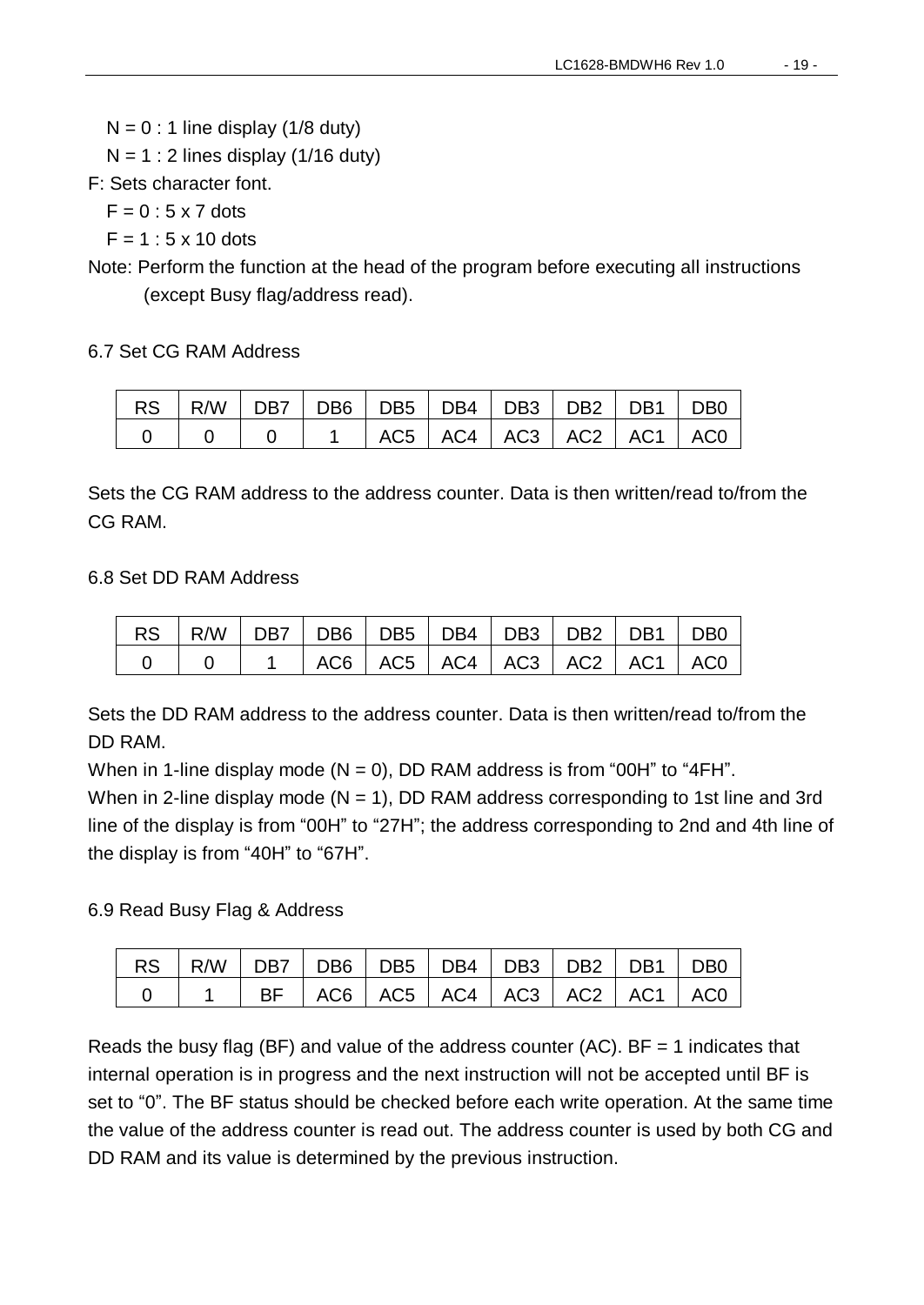#### 6.10 Write Data to CG or DD RAM

| $RS$   R/W   DB7   DB6   DB5   DB4   DB3   DB2   DB1   DB0 |  |                                         |  |  |
|------------------------------------------------------------|--|-----------------------------------------|--|--|
|                                                            |  | $D7$   $D6$   $D5$   $D4$   $D3$   $D2$ |  |  |

Writes binary 8-bit data to the CG or DD RAM.

The previous address set instruction (CG RAM address set or DD RAM address set) determines whether the CG or DD RAM is to be written. After a write the address is automatically increased or decreased by 1, according to the entry mode. The entry mode also determines display shift.

6.11 Read Data from CG or DD RAM

| RS   R/W   DB7   DB6   DB5   DB4   DB3   DB2   DB1   DB0 |  |  |                                                       |  |  |
|----------------------------------------------------------|--|--|-------------------------------------------------------|--|--|
|                                                          |  |  | $D7$   $D6$   $D5$   $D4$   $D3$   $D2$   $D1$   $D0$ |  |  |

Reads binary 8-bit data from the CG RAM or DD RAM.

The previous address set instruction (CG RAM address set or DD RAM address set) determines whether the CG or DD RAM is to be read. Before entering the read instruction, you must execute either the CG RAM or DD RAM address set instruction. If you don't, the first read data will be invalidated. If RAM data is read several times without RAM address instruction set before read operation, the correct RAM data can be obtained from the second read. The "address set" instruction need not be executed just before the "read" instruction when shifting the cursor by cursor shift instruction (when reading DD RAM). The cursor shift instruction operation is the same as that of the DD RAM address set instruction.

After a read the address is automatically increased or decreased by 1, according to the entry mode; however, display shift is not executed no matter what the entry mode is. Note: The address counter (AC) is automatically increased or decreased by 1 after a

"write" instruction to either CG RAM or DD RAM. RAM data selected by the AC cannot then be read out even if "read" instructions are executed.

The conditions for correct data read out are: (a) Execute either the address set instruction or cursor shift instruction (only with DD RAM) or (b) The execution of the "read data" instruction from the second time when the read instruction is performed multiple times in serial.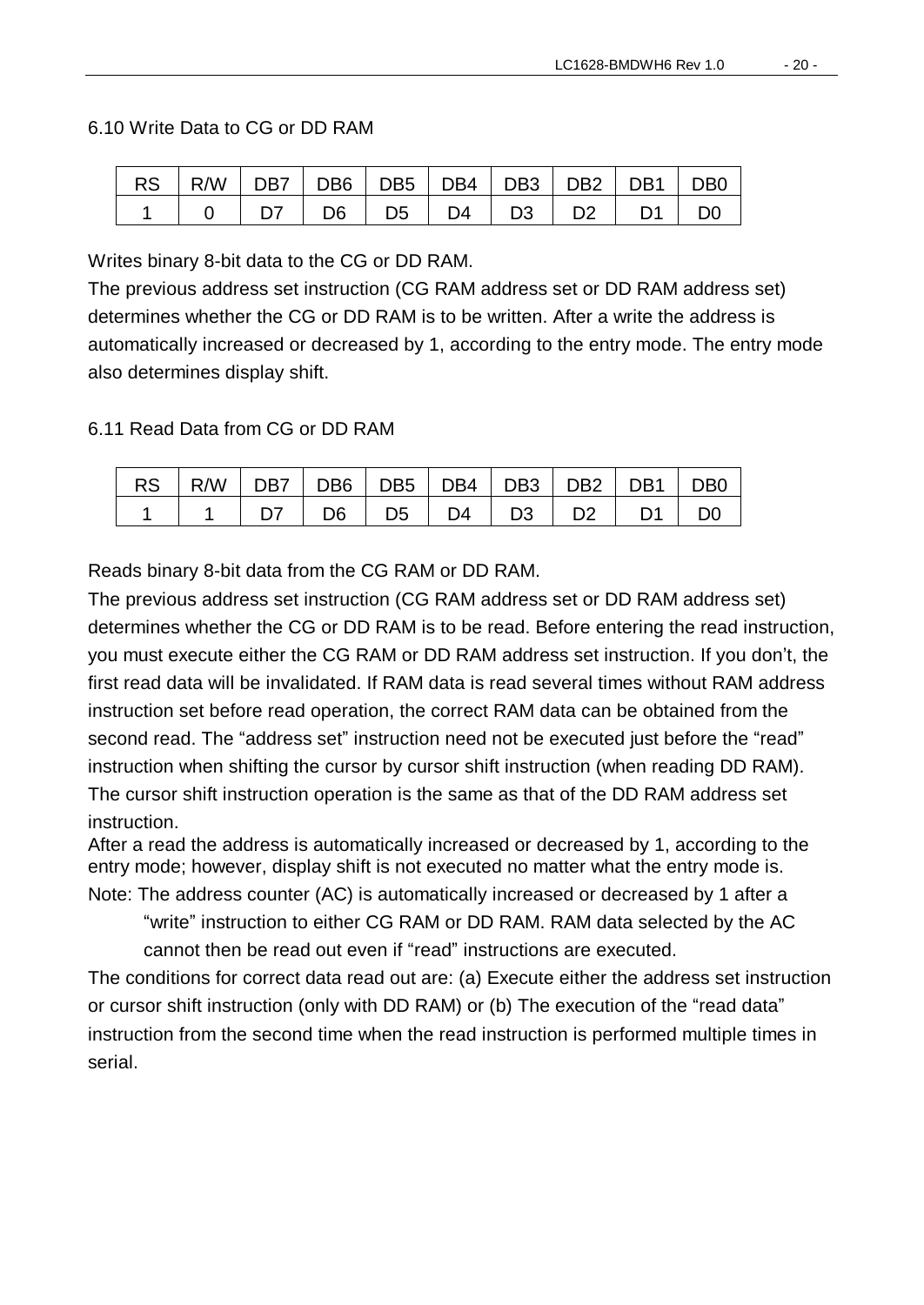| Item          | Symbol             | Condition                             | Min.                     | Typ.  | Max.                     | Unit  | <b>Note</b>       |
|---------------|--------------------|---------------------------------------|--------------------------|-------|--------------------------|-------|-------------------|
| View Angle    | $\Phi$ 2- $\Phi$ 1 | $K \geq 2$ ,<br>$\theta = 0^{\circ}$  | $-$                      | 70    | $\overline{\phantom{m}}$ | Deg   | Note1, Note2      |
| Contrast      | Κ                  | $\Phi = 0^\circ$ , $\theta = 0^\circ$ | 3                        | $- -$ | $- -$                    | $- -$ | Note <sub>3</sub> |
|               | tr (rise)          | $\Phi = 0^\circ$ , $\theta = 0^\circ$ | $-$                      | 250   | $- -$                    | ms    |                   |
| Response Time | $tf$ (fall)        | $\Phi = 0^\circ$ , $\theta = 0^\circ$ | $\overline{\phantom{a}}$ | 250   | $- -$                    | ms    | Note <sub>3</sub> |

*7. ELECTRO*—*OPTICAL CHARACTERISTICS (Ta=25*℃*)* 

Note1: Definition of Viewing Angle θ, Φ



Note2: Definition of viewing Angle Range: Φ1,Φ2

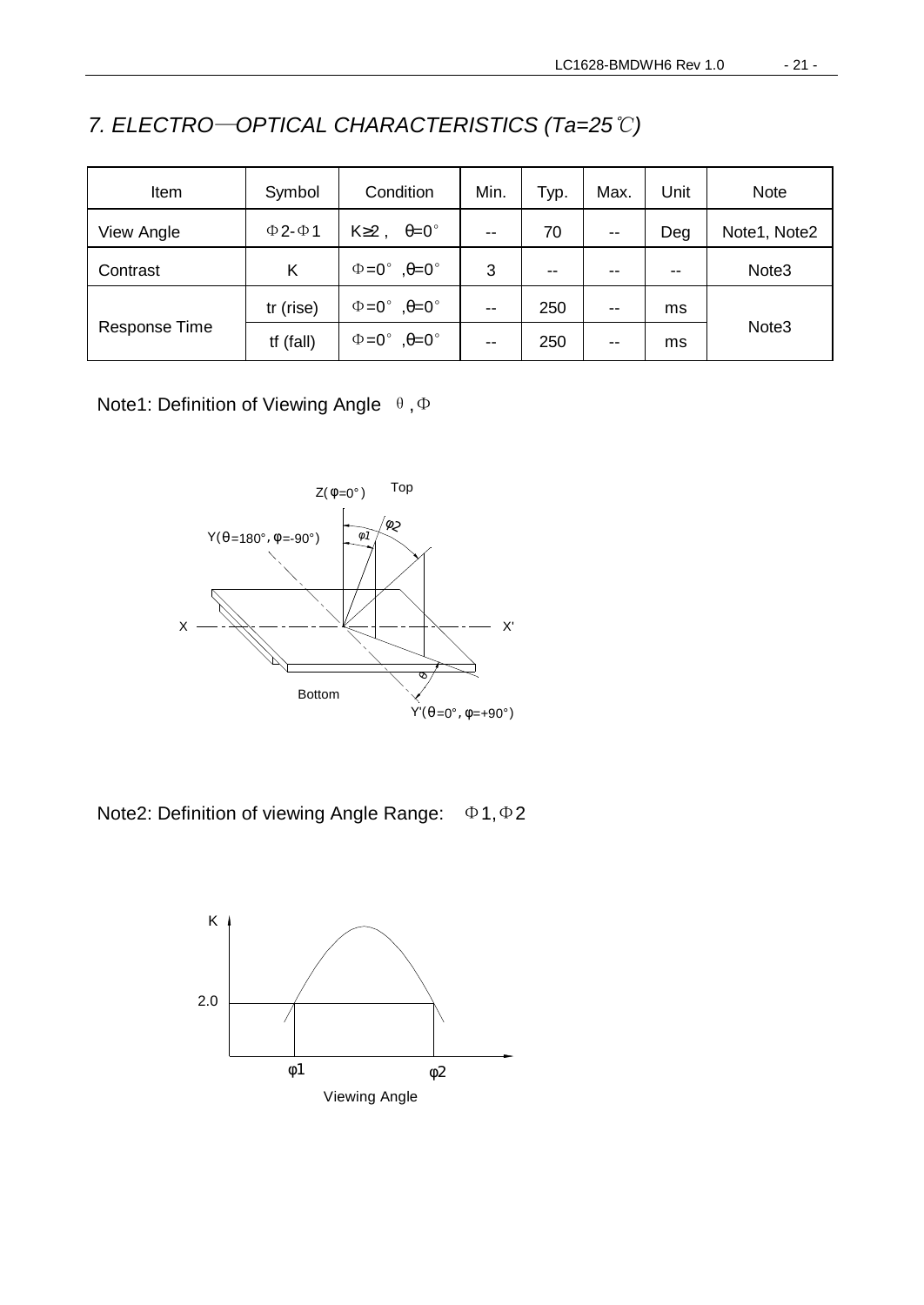#### Note3: Definition of Contrast



Note4: Definition of Response Time

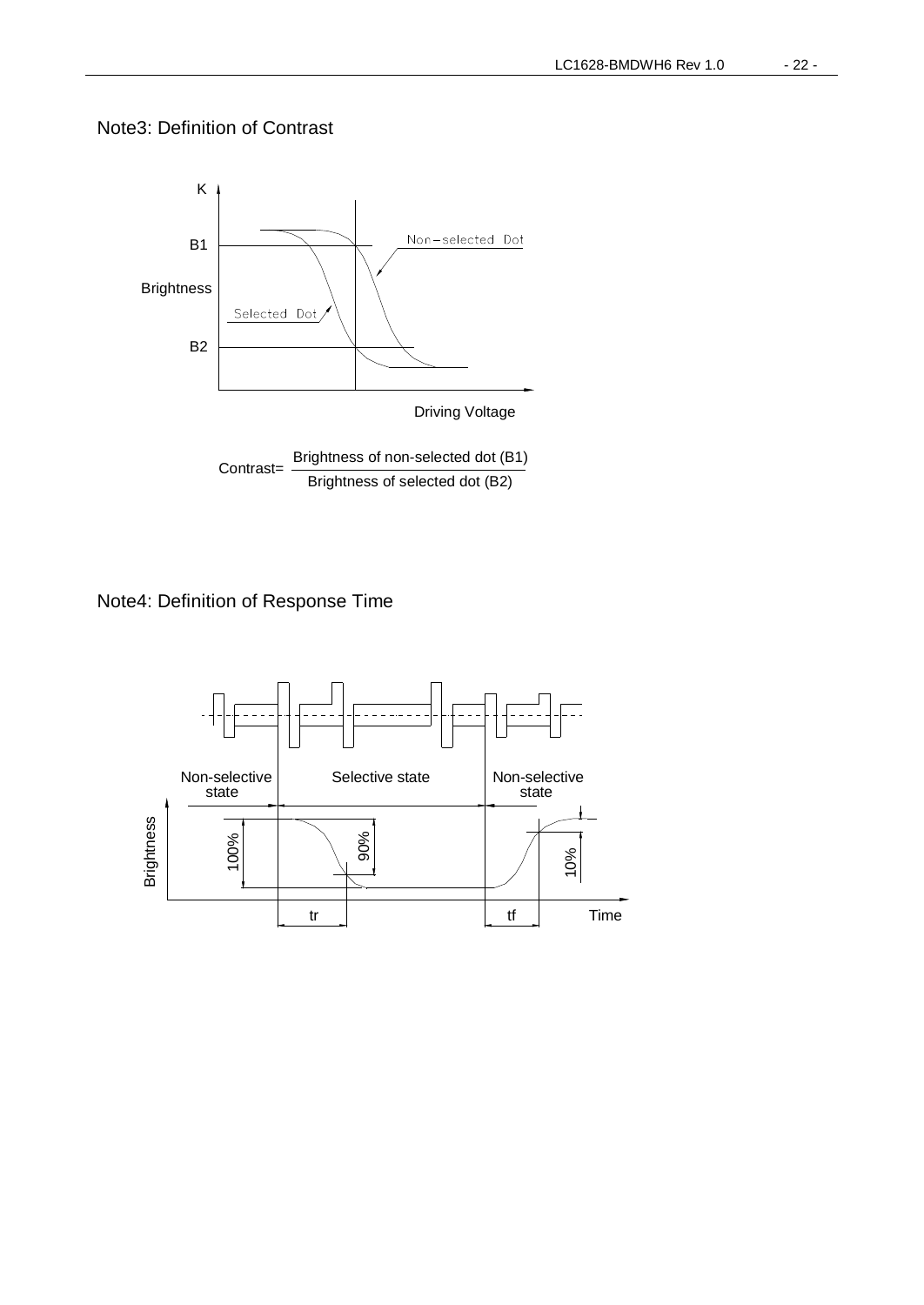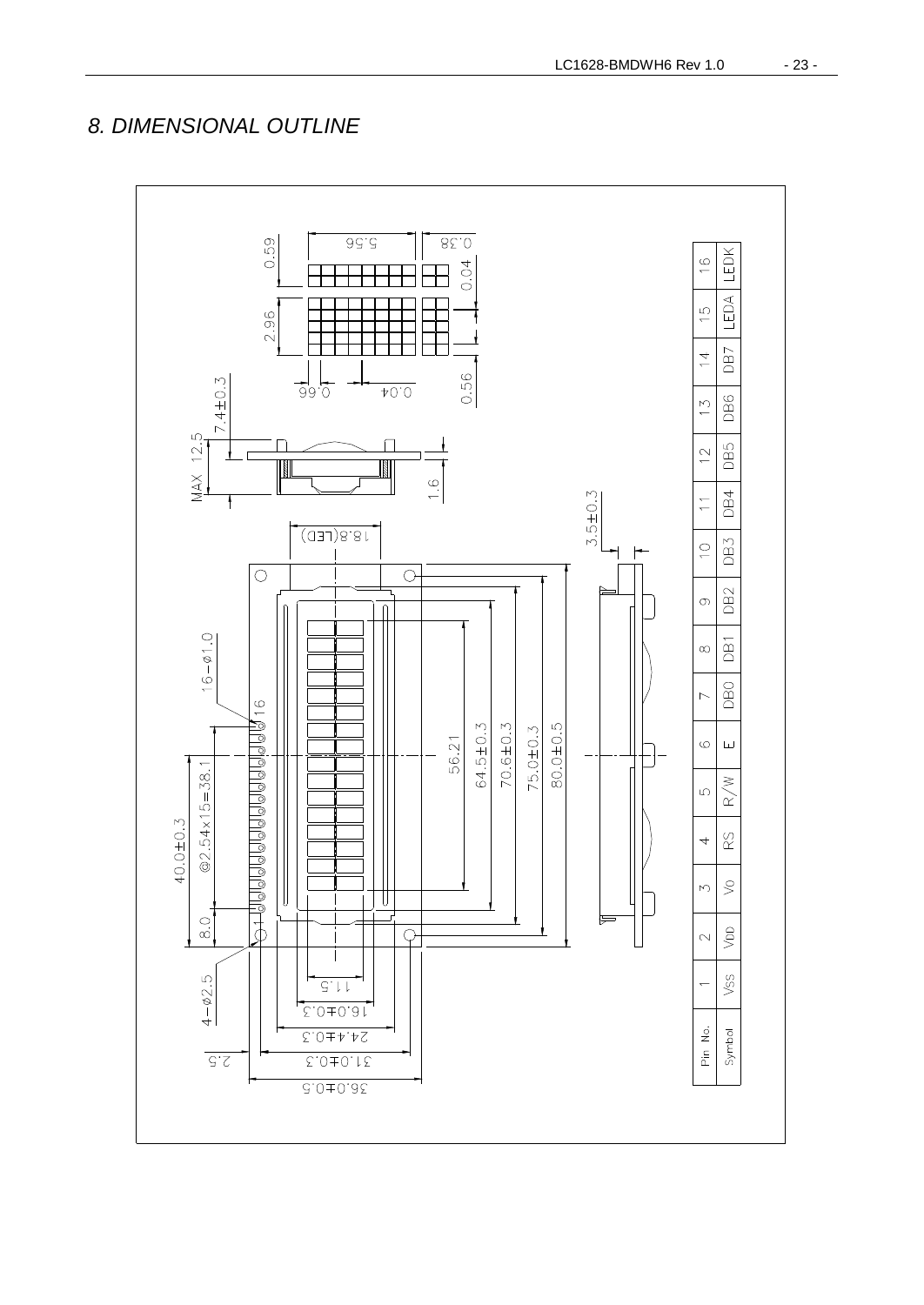#### *9. LCD MODULE NUMBERING SYSTEM*

|     | (1)                  | (2)                    | 16<br>(3)                                                                                                 | 2<br>(4)              | 8<br>(5)                 |               | B           | M                                       | D   | W         | н                          | 6        | N |          | (13) |
|-----|----------------------|------------------------|-----------------------------------------------------------------------------------------------------------|-----------------------|--------------------------|---------------|-------------|-----------------------------------------|-----|-----------|----------------------------|----------|---|----------|------|
|     |                      |                        |                                                                                                           |                       |                          |               | (6)         | (7)                                     | (8) |           | $(9)$ $(10)$ $(11)$ $(12)$ |          |   |          |      |
| (1) | <b>Brand</b>         |                        |                                                                                                           |                       |                          |               |             |                                         |     |           |                            |          |   |          |      |
| (2) | Module type          |                        |                                                                                                           |                       |                          |               |             |                                         |     |           |                            |          |   |          |      |
|     | C - Character module |                        |                                                                                                           |                       |                          |               |             |                                         |     |           |                            |          |   |          |      |
|     | G - Graphic module   |                        |                                                                                                           |                       |                          |               |             |                                         |     |           |                            |          |   |          |      |
| (3) |                      | Display format         |                                                                                                           |                       |                          |               |             |                                         |     |           |                            |          |   |          |      |
|     |                      |                        | Character module: Number of characters per line, two digits XX                                            |                       |                          |               |             |                                         |     |           |                            |          |   |          |      |
|     |                      |                        | Graphic module : Number of columns, tow or three digits XX or XXX                                         |                       |                          |               |             |                                         |     |           |                            |          |   |          |      |
| (4) |                      | Display format         |                                                                                                           |                       |                          |               |             |                                         |     |           |                            |          |   |          |      |
|     |                      |                        | Character module: Number of lines, one digit X                                                            |                       |                          |               |             |                                         |     |           |                            |          |   |          |      |
|     |                      |                        | Graphic module : Number of rows, two or three digits XX or XXX                                            |                       |                          |               |             |                                         |     |           |                            |          |   |          |      |
| (5) |                      |                        | Development number: One or two digits X or HX                                                             |                       |                          |               |             |                                         |     |           |                            |          |   |          |      |
| (6) |                      | LCD mode               |                                                                                                           |                       |                          |               |             |                                         |     |           |                            |          |   |          |      |
|     |                      |                        | T - TN Positive, Gray                                                                                     |                       |                          |               |             | N - TN Negative, Blue                   |     |           |                            |          |   |          |      |
|     |                      |                        | S - STN Positive, Yellow-green                                                                            |                       |                          |               |             | <b>G</b> - STN Positive, Gray           |     |           |                            |          |   |          |      |
|     |                      |                        | <b>B</b> - STN Negative, Blue                                                                             |                       |                          |               |             | <b>F</b> - FSTN Positive, White         |     |           |                            |          |   |          |      |
|     |                      |                        | K - FSTN Negative, Black                                                                                  |                       |                          |               |             | L - FSTN Negative, Blue                 |     |           |                            |          |   |          |      |
| (7) |                      | Polarizer mode         |                                                                                                           |                       |                          |               |             |                                         |     |           |                            |          |   |          |      |
|     |                      | R - Reflective         |                                                                                                           |                       | <b>F</b> - Transflective |               |             | M - Transmissive                        |     |           |                            |          |   |          |      |
| (8) |                      | Backlight type         |                                                                                                           |                       |                          |               |             |                                         |     |           |                            |          |   |          |      |
|     |                      |                        | N - Without backlight                                                                                     |                       |                          | L - Array LED |             | D - Edge light LED                      |     |           |                            | $E - EL$ |   | C - CCFL |      |
| (9) |                      | Backlight color        |                                                                                                           |                       |                          |               |             |                                         |     |           |                            |          |   |          |      |
|     |                      | Y - Yellow-green       |                                                                                                           |                       | <b>B</b> - Blue          |               | W - White   |                                         |     | G - Green |                            |          |   |          |      |
|     |                      | A - Amber              |                                                                                                           |                       | $R - Red$                |               |             | M - Multi color Nil - Without backlight |     |           |                            |          |   |          |      |
|     |                      |                        | (10) Operating temperature range                                                                          |                       |                          |               |             |                                         |     |           |                            |          |   |          |      |
|     |                      |                        | S - Standard temperature ( $0 \sim +50^{\circ}$ C) H - Extended Temperature (-20 $\sim$ +70 $^{\circ}$ C) |                       |                          |               |             |                                         |     |           |                            |          |   |          |      |
|     |                      | (11) Viewing direction |                                                                                                           |                       |                          |               |             |                                         |     |           |                            |          |   |          |      |
|     |                      | $3 - 3:00$             |                                                                                                           | $6 - 6.00$ $9 - 9.00$ |                          |               | $U - 12:00$ |                                         |     |           |                            |          |   |          |      |
|     |                      | (12) DC-DC Converter   |                                                                                                           |                       |                          |               |             |                                         |     |           |                            |          |   |          |      |
|     |                      |                        | <b>N</b> or $Nil$ – Without DC-DC converter $V$ – Built in DC-DC converter                                |                       |                          |               |             |                                         |     |           |                            |          |   |          |      |
|     |                      | (13) Version code      |                                                                                                           |                       |                          |               |             |                                         |     |           |                            |          |   |          |      |
|     |                      |                        | Nil or 0~ZZZZ - Version code                                                                              |                       |                          |               |             |                                         |     |           |                            |          |   |          |      |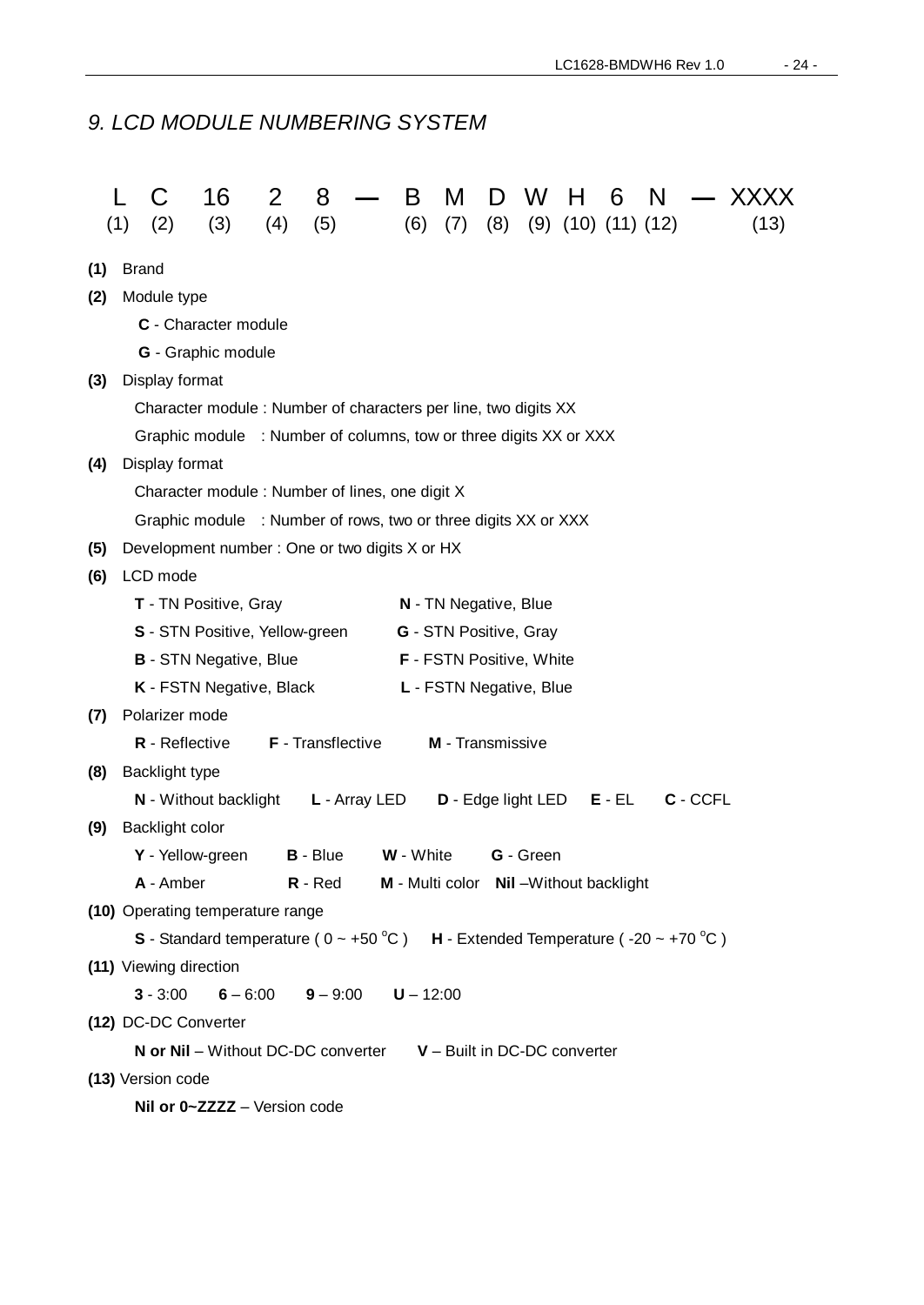#### *10. PRECAUTIONS FOR USE OF LCD MODULE*

#### 10.1 Handing Precautions

- 1) The display panel is made of glass. Do not subject it to a mechanical shock by dropping it from a high place, etc.
- 2) If the display panel is damaged and the liquid crystal substance inside it leaks out, be sure not to get any in your mouth. If the substance comes into contact with your skin or clothes, promptly wash it off using soap and water.
- 3) Do not apply excessive force on the surface of display or the adjoining areas of LCD module since this may cause the color tone to vary.
- 4) The polarizer covering the display surface of the LCD module is soft and easily scratched. Handle this polarizer carefully.
- 5) If the display surface of LCD module becomes contaminated, blow on the surface and gently wipe it with a soft dry cloth. If it is heavily contaminated, moisten cloth with one of the following solvents.
	- · Isopropyl alcohol
	- · Ethyl alcohol

Solvents other than those mentioned above may damage the polarizer.

Especially, do not use the following:

- · Water
- · Ketone
- · Aromatic Solvents
- 6) When mounting the LCD module make sure that it is free of twisting, warping, and distortion. Distortion has great influence upon display quality. Also keep the stiffness enough regarding the outer case.
- 7) Be sure to avoid any solvent such as flux for soldering never stick to Heat-Seal. Such solvent on Heat-Seal may cause connection problem of heat-Seal and TAB.
- 8) Do not forcibly pull or bend the TAB I/O terminals.
- 9) Do not attempt to disassemble or process the LCD module.
- 10)NC terminal should be open. Do not connect anything.
- 11)If the logic circuit power is off, do not apply the input signals.
- 12)To prevent destruction of the elements by static electricity, be careful to maintain an optimum work environment.
	- · Be sure to ground the body when handling the LCD module.
	- · Tools required for assembly, such as soldering irons, must be properly grounded.
	- · To reduce the amount of static electricity generated, do not conduct assembly and other work under dry conditions.
	- · The LCD module is coated with a film to protect the display surface. Exercise care when peeling off this protective film since static electricity may be generated.
- 10.2 Storage Precautions
	- 1) When storing the LCD module, avoid exposure to direct sunlight or to the light of fluorescent lamps and high temperature/high humidity. Whenever possible, the